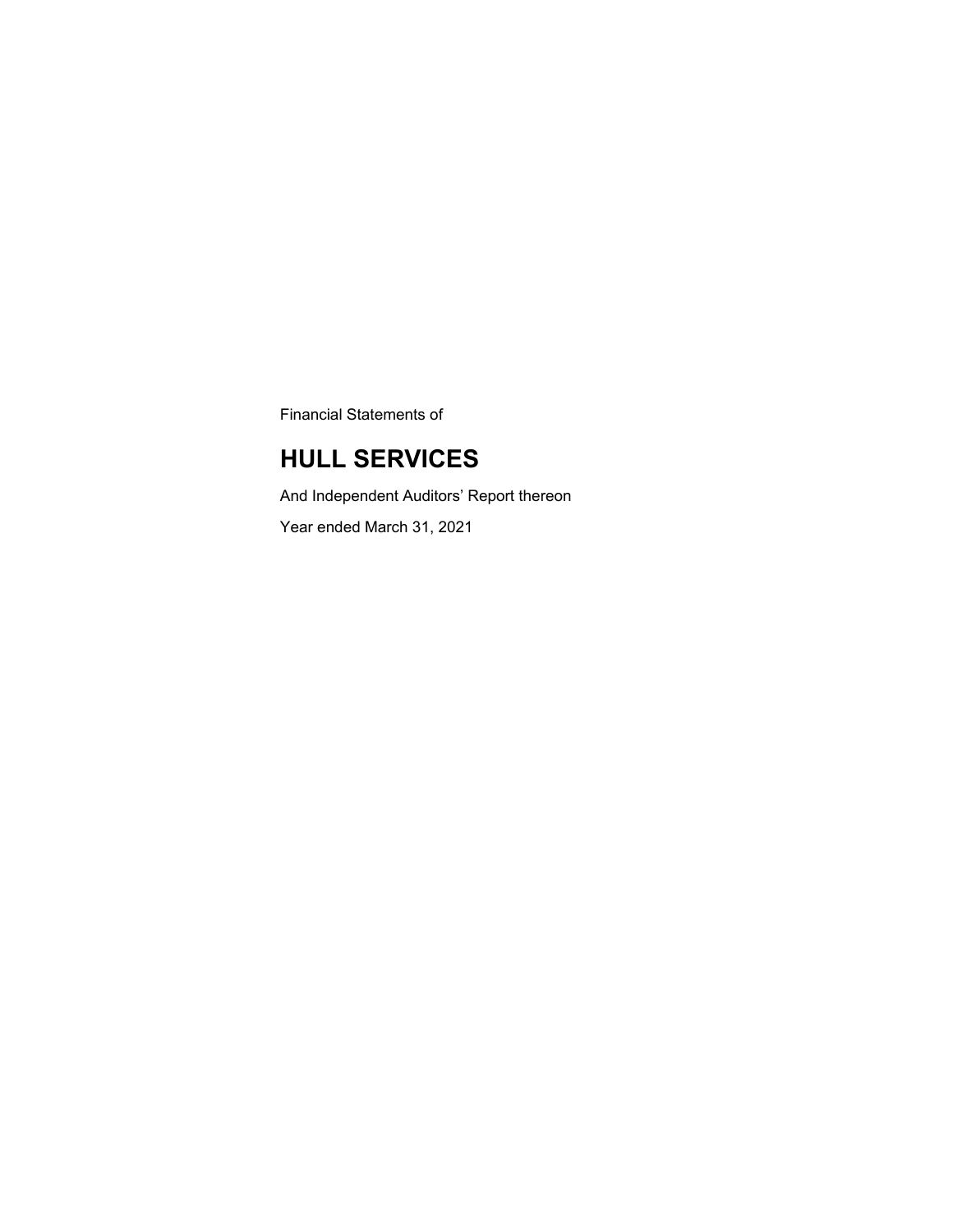

KPMG LLP 205 5th Avenue SW Suite 3100 Calgary AB T2P 4B9 Telephone (403) 691-8000 Fax (403) 691-8008 www.kpmg.ca

### **INDEPENDENT AUDITORS' REPORT**

To the Board of Governors of Hull Services

### *Opinion*

We have audited the financial statements of Hull Services (the Entity), which comprise:

- the statement of financial position as at March 31, 2021
- the statement of operations for the year then ended
- the statement of changes in net assets for the year then ended
- the statement of cash flows for the year then ended
- and notes to the financial statements, including a summary of significant accounting policies

(Hereinafter referred to as the ''financial statements'').

In our opinion, the accompanying financial statements present fairly, in all material respects, the financial position of the Entity as at March 31, 2021, and its results of operations and its cash flows for the year then ended in accordance with Canadian accounting standards for not-for-profit organizations.

### *Basis for Opinion*

We conducted our audit in accordance with Canadian generally accepted auditing standards. Our responsibilities under those standards are further described in the **''Auditors' Responsibilities for the Audit of the Financial Statements''** section of our auditors' report.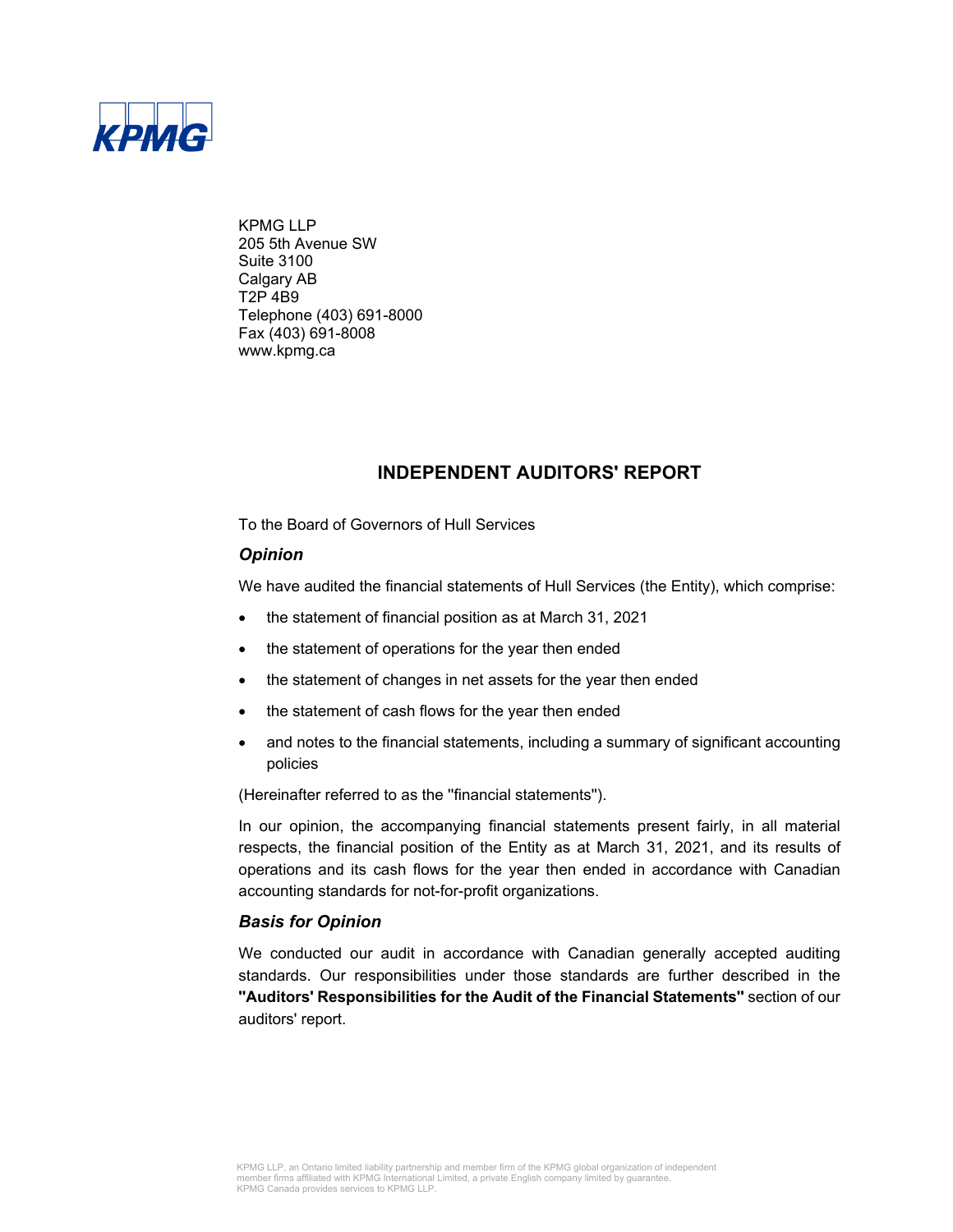

We are independent of the Entity in accordance with the ethical requirements that are relevant to our audit of the financial statements in Canada and we have fulfilled our other ethical responsibilities in accordance with these requirements.

We believe that the audit evidence we have obtained is sufficient and appropriate to provide a basis for our opinion.

### *Responsibilities of Management and Those Charged with Governance for the Financial Statements*

Management is responsible for the preparation and fair presentation of these financial statements in accordance with Canadian accounting standards for not-for-profit organizations, and for such internal control as management determines is necessary to enable the preparation of financial statements that are free from material misstatement, whether due to fraud or error.

In preparing the financial statements, management is responsible for assessing the Entity's ability to continue as a going concern, disclosing, as applicable, matters related to going concern and using the going concern basis of accounting unless management either intends to liquidate the Entity or to cease operations, or has no realistic alternative but to do so.

Those charged with governance are responsible for overseeing the Entity's financial reporting process.

### *Auditors' Responsibilities for the Audit of the Financial Statements*

Our objectives are to obtain reasonable assurance about whether the financial statements as a whole are free from material misstatement, whether due to fraud or error, and to issue an auditors' report that includes our opinion.

Reasonable assurance is a high level of assurance, but is not a guarantee that an audit conducted in accordance with Canadian generally accepted auditing standards will always detect a material misstatement when it exists.

Misstatements can arise from fraud or error and are considered material if, individually or in the aggregate, they could reasonably be expected to influence the economic decisions of users taken on the basis of the financial statements.

As part of an audit in accordance with Canadian generally accepted auditing standards, we exercise professional judgment and maintain professional skepticism throughout the audit.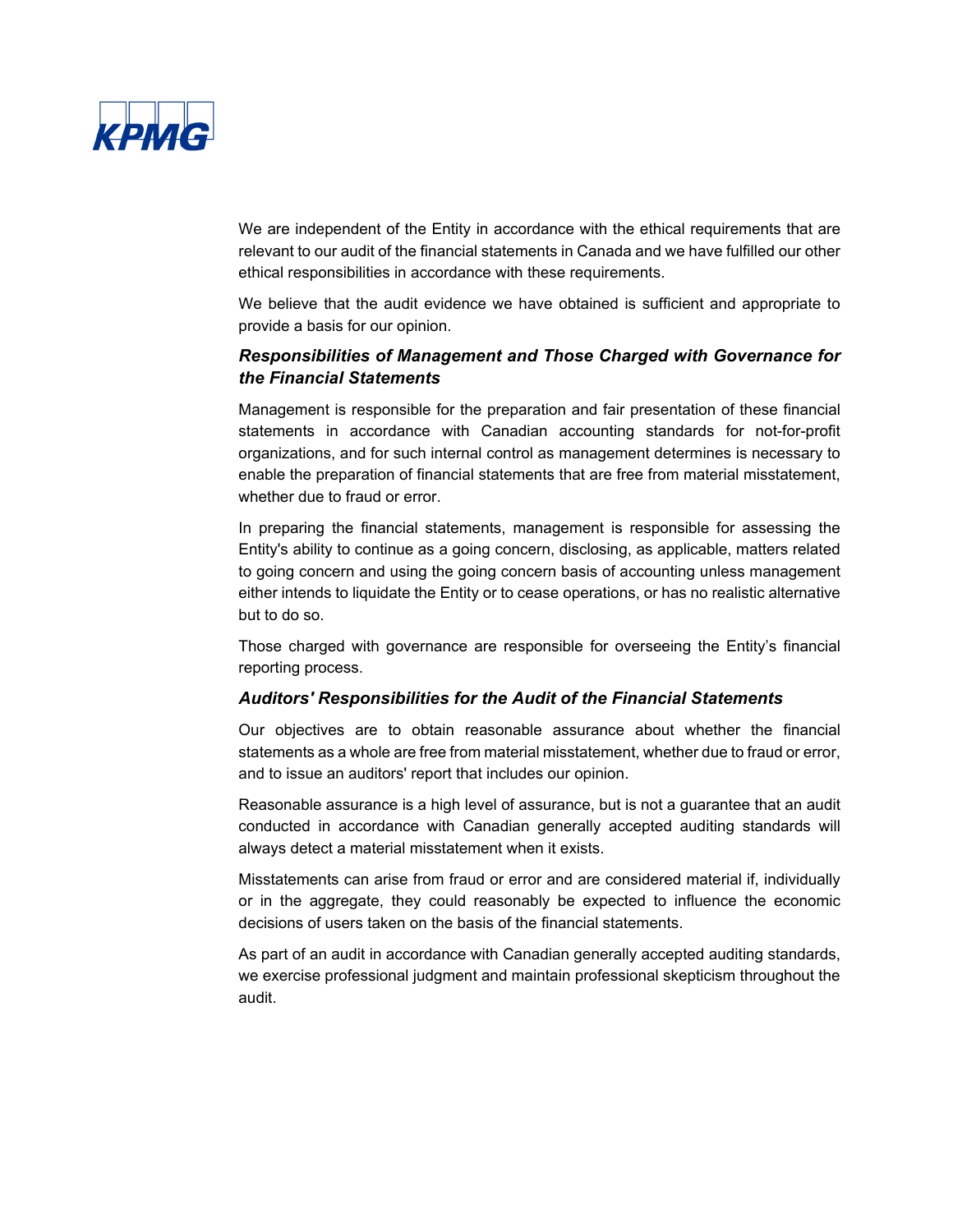

We also:

 Identify and assess the risks of material misstatement of the financial statements, whether due to fraud or error, design and perform audit procedures responsive to those risks, and obtain audit evidence that is sufficient and appropriate to provide a basis for our opinion.

The risk of not detecting a material misstatement resulting from fraud is higher than for one resulting from error, as fraud may involve collusion, forgery, intentional omissions, misrepresentations, or the override of internal control.

- Obtain an understanding of internal control relevant to the audit in order to design audit procedures that are appropriate in the circumstances, but not for the purpose of expressing an opinion on the effectiveness of the Entity's internal control.
- Evaluate the appropriateness of accounting policies used and the reasonableness of accounting estimates and related disclosures made by management.
- Conclude on the appropriateness of management's use of the going concern basis of accounting and, based on the audit evidence obtained, whether a material uncertainty exists related to events or conditions that may cast significant doubt on the Entity's ability to continue as a going concern. If we conclude that a material uncertainty exists, we are required to draw attention in our auditors' report to the related disclosures in the financial statements or, if such disclosures are inadequate, to modify our opinion. Our conclusions are based on the audit evidence obtained up to the date of our auditors' report. However, future events or conditions may cause the Entity's to cease to continue as a going concern.
- Evaluate the overall presentation, structure and content of the financial statements, including the disclosures, and whether the financial statements represent the underlying transactions and events in a manner that achieves fair presentation.
- Communicate with those charged with governance regarding, among other matters, the planned scope and timing of the audit and significant audit findings, including any significant deficiencies in internal control that we identify during our audit.

 $KPHLLIP$ 

Chartered Professional Accountants

Calgary, Canada June 22, 2021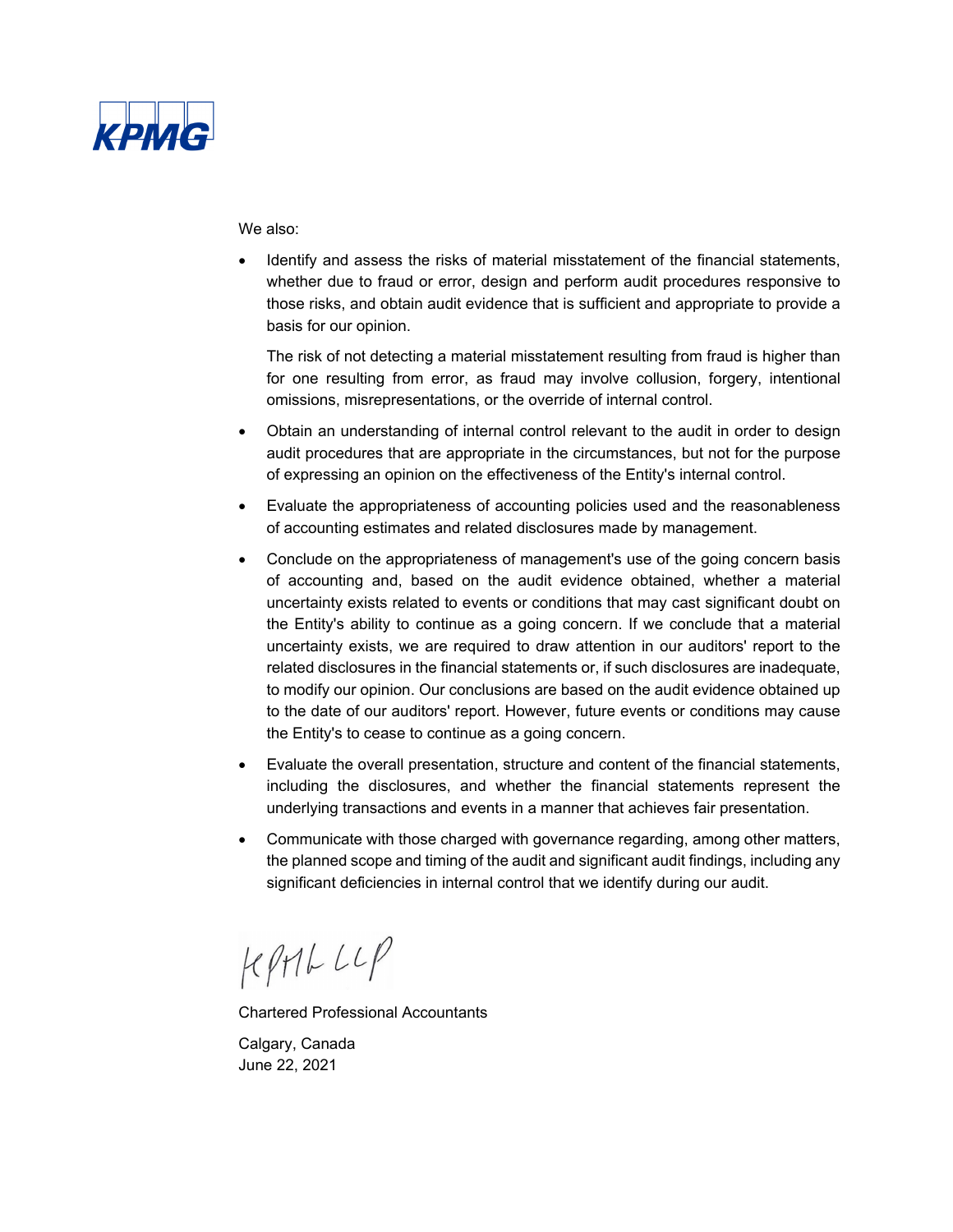Statement of Financial Position

March 31, 2021, with comparative information for 2020

|                                                                                                                                                                          | 2021                                                           | 2020                                                            |
|--------------------------------------------------------------------------------------------------------------------------------------------------------------------------|----------------------------------------------------------------|-----------------------------------------------------------------|
| <b>Assets</b>                                                                                                                                                            |                                                                |                                                                 |
| Current assets:                                                                                                                                                          |                                                                |                                                                 |
| Cash and cash equivalents (note 14)<br>Accounts receivable (note 14)<br>Inventory of food and supplies<br>Prepaid expenses<br>Assets held for sale (note 5)              | \$<br>6,755,320<br>841,222<br>174,768<br>313,899<br>237,250    | \$<br>5,701,117<br>1,385,548<br>166,410<br>286,088              |
|                                                                                                                                                                          | 8,322,459                                                      | 7,539,163                                                       |
| Restricted cash for capital (note 2)<br>Investments (note 3)<br>Capital replacement reserve<br>Mortgage reserve<br>Capital assets (note 4)<br>Intangible assets (note 6) | 95,557<br>574,714<br>26,395<br>614,268<br>22,609,448<br>15,570 | 248,030<br>670,575<br>25,292<br>475,252<br>22,953,983<br>24,690 |
|                                                                                                                                                                          | \$32,258,411                                                   | \$31,936,985                                                    |
| <b>Liabilities and Net Assets</b><br><b>Current liabilities:</b>                                                                                                         |                                                                |                                                                 |
| Accounts payable and accrued liabilities (notes 14, 15 and 16) \$<br>Deferred revenue (note 14)<br>Current portion of mortgages payable (note 7)                         | 3,386,629<br>4,279,241<br>373,662<br>8,039,532                 | \$<br>3,159,394<br>3,764,120<br>400,342<br>7,323,856            |
| Mortgages payable (note 7)<br>Deferred contributions for capital assets (note 8)                                                                                         | 2,394,286<br>13,074,290<br>23,508,108                          | 2,768,153<br>13,404,418<br>23,496,427                           |
| Net assets:<br>Invested in capital and intangible assets (note 9(a))<br>Accumulated operating surplus (note 9(c))                                                        | 7,020,030<br>1,730,273                                         | 6,405,760<br>2,034,798                                          |
| Commitments (note 15)<br>Contingency (note 18) and subsequent event (notes 5 and 19)                                                                                     | 8,750,303                                                      | 8,440,558                                                       |
|                                                                                                                                                                          | \$<br>32,258,411                                               | \$<br>31,936,985                                                |

See accompanying notes to financial statements. Approved by the Board:

B. Johnata Governor<br>Geri Greenall Governor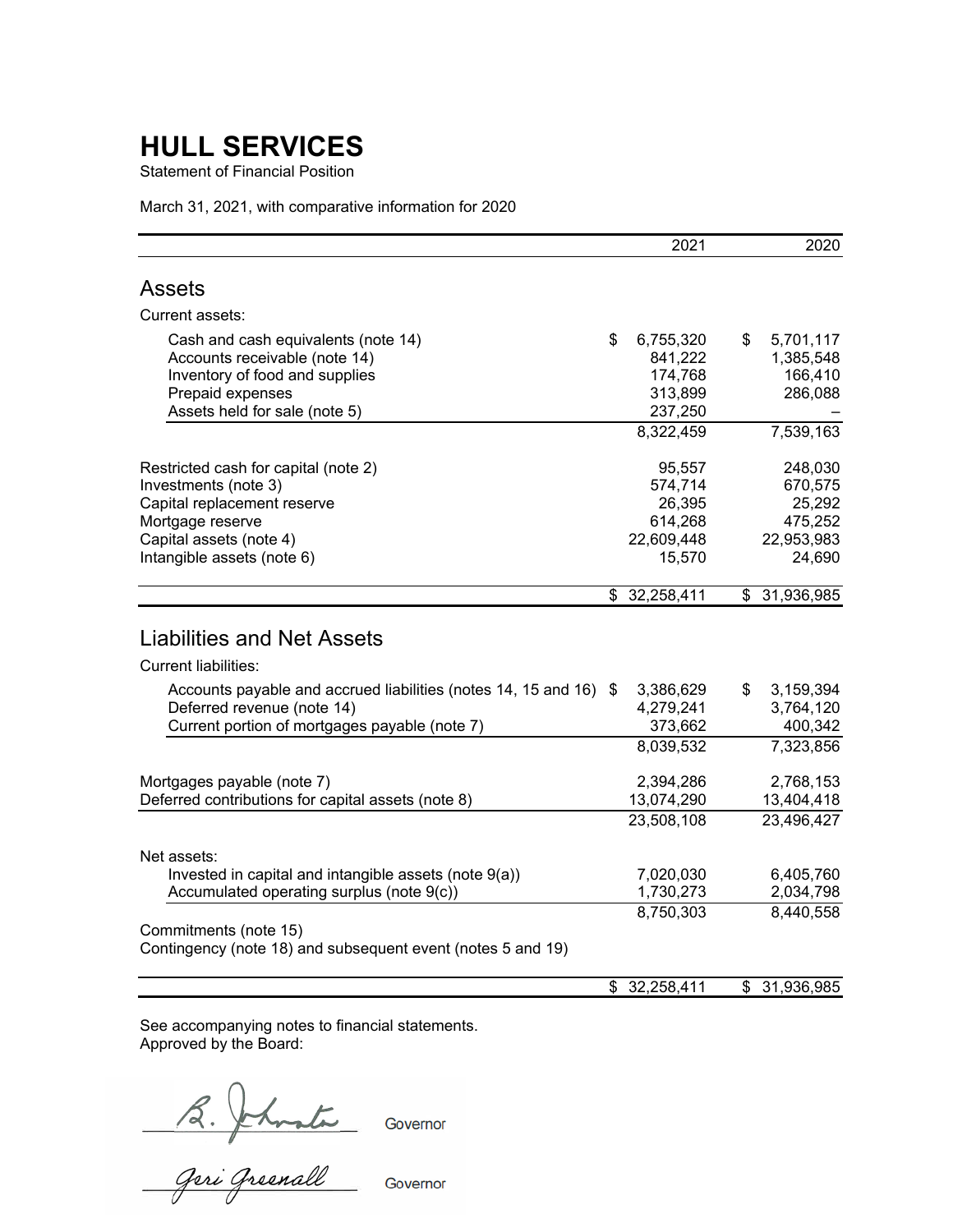Statement of Operations

Year ended March 31, 2021, with comparative information for 2020

|                                                         | 2021             | 2020             |
|---------------------------------------------------------|------------------|------------------|
| Revenues:                                               |                  |                  |
| <b>Contract - Children's Services</b>                   | 20,784,385<br>\$ | 20,798,647<br>\$ |
| Contract - Calgary Board of Education                   | 5,040,028        | 4,491,890        |
| Contract - Other                                        | 7,519,730        | 7,871,074        |
| Fee for Service                                         | 6,696,060        | 5,582,925        |
|                                                         | 40,040,203       | 38,744,536       |
| Other revenues:                                         |                  |                  |
| Hull Child and Family Foundation (notes 11 and 13)      | 440,000          | 460,000          |
| Grants and donations (note 13)                          | 3,699,123        | 4,099,756        |
| Amortization of deferred capital contributions (note 8) | 499,567          | 497,816          |
| Investment and other income                             | 1,047,402        | 417,063          |
| Rental income                                           | 89,014           | 97,180           |
| Realized gain on disposal of assets                     | 600              | 2,400            |
|                                                         | 5,775,706        | 5,574,215        |
| <b>Total revenues</b>                                   | 45,815,909       | 44,318,751       |
| Expenses:                                               |                  |                  |
| Salaries and benefits                                   | 38,437,283       | 36,178,842       |
| <b>Client services</b>                                  | 2,759,358        | 3,058,536        |
| Administrative                                          | 1,421,431        | 1,451,321        |
| <b>Facility services</b>                                | 1,347,359        | 1,364,941        |
| Transportation                                          | 230,522          | 240,140          |
| Mortgage interest                                       | 102,973          | 117,366          |
| Total expenses before the undernoted                    | 44,298,926       | 42,411,146       |
| Excess of revenues over expenses before the undernoted  | 1,516,983        | 1,907,605        |
| Amortization of capital assets                          | 1,196,093        | 1,214,329        |
| Amortization of intangible assets                       | 11,145           | 21,624           |
| Unrealized loss on investments (note 3)                 |                  | 9,889            |
| Excess of revenues over expenses                        | \$<br>309,745    | \$<br>661,763    |

See accompanying notes to financial statements.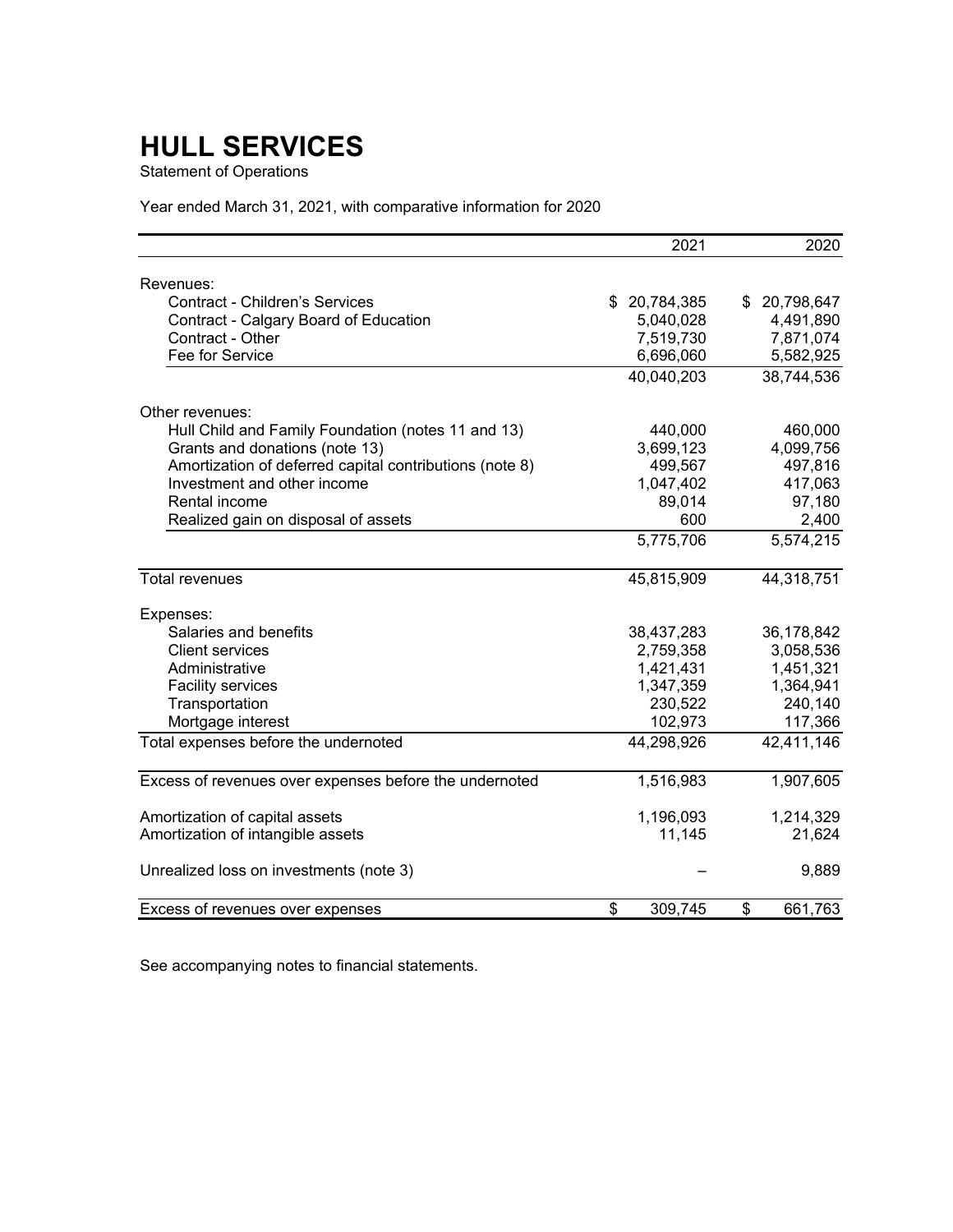Statement of Changes in Net Assets

Year ended March 31, 2021, with comparative information for 2020

|                                                              | Invested in<br>capital |                 |               | 2021            |
|--------------------------------------------------------------|------------------------|-----------------|---------------|-----------------|
| March 31, 2021                                               | assets                 | Appropriated    | Unrestricted  | Total           |
| Balance, beginning of year                                   | \$<br>6,405,760        | \$<br>1,171,119 | \$<br>863,679 | \$<br>8,440,558 |
| (Deficiency) excess of revenues<br>over expenses (note 9(b)) | (707, 671)             | (95, 861)       | 1,113,277     | 309,745         |
| Net change in investment<br>in assets (note 9(b))            | 921,394                |                 | (921, 394)    |                 |
| Mortgage repayment                                           | 400,547                |                 | (400, 547)    |                 |
| Capital replacement reserve                                  |                        | 1,103           | (1, 103)      |                 |
| Mortgage reserve                                             |                        | 139,016         | (139, 016)    |                 |
| Balance, end of year                                         | \$<br>7,020,030        | \$<br>1,215,377 | \$<br>514,896 | \$<br>8,750,303 |

|                                                              |     | Invested in<br>capital |                 |                 |    | 2020      |
|--------------------------------------------------------------|-----|------------------------|-----------------|-----------------|----|-----------|
| March 31, 2020                                               |     | assets                 | Appropriated    | Unrestricted    |    | Total     |
| Balance, beginning of year                                   | \$. | 5,631,944              | \$<br>1,048,724 | \$<br>1,098,127 | S. | 7,778,795 |
| (Deficiency) excess of revenues<br>over expenses (note 9(b)) |     | (738, 137)             | (3,559)         | 1,403,459       |    | 661,763   |
| Net change in investment<br>in assets (note $9(b)$ )         |     | 1,113,542              |                 | (1, 113, 542)   |    |           |
| Mortgage payments                                            |     | 398,411                |                 | (398, 411)      |    |           |
| Capital replacement reserve                                  |     |                        | 1,288           | (1,288)         |    |           |
| Mortgage reserve                                             |     |                        | 124,666         | (124, 666)      |    |           |
| Balance, end of year                                         | \$  | 6,405,760              | \$<br>1,171,119 | \$<br>863,679   | \$ | 8,440,558 |

See accompanying notes to financial statements.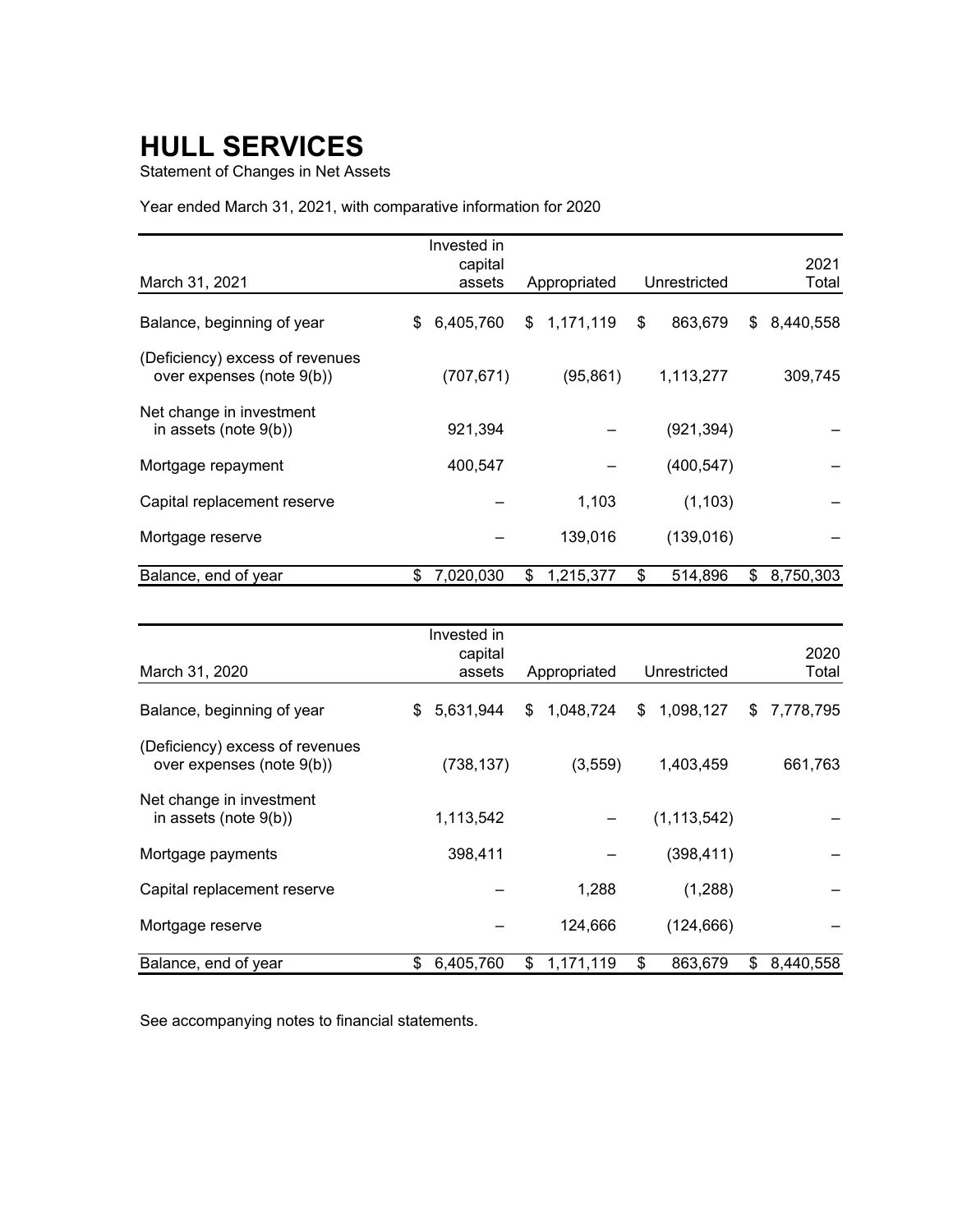Statement of Cash Flows

Year ended March 31, 2021, with comparative information for 2020

|                                                            | 2021          | 2020          |
|------------------------------------------------------------|---------------|---------------|
| Cash provided by (used in):                                |               |               |
| Operating activities:                                      |               |               |
| Excess of revenues over expenses                           | \$<br>309,745 | \$<br>661,763 |
| Items not involving cash:                                  |               |               |
| Amortization of capital assets                             | 1,196,093     | 1,214,329     |
| Amortization of intangible assets                          | 11,145        | 21,624        |
| Gain on disposal of capital assets                         | (600)         | (2,400)       |
| Amortization of deferred capital contributions             | (499, 567)    | (497, 816)    |
| Unrealized loss on investments                             |               | 9,889         |
|                                                            | 1,016,816     | 1,407,389     |
| Changes in non-cash working capital:                       |               |               |
| Accounts receivable                                        | 544,326       | (708, 797)    |
| Inventory of food and supplies                             | (8,358)       | (20, 588)     |
| Prepaid expenses                                           | (27, 811)     | 73,266        |
| Accounts payable and accrued liabilities                   | 227,235       | 384,631       |
| Deferred revenue                                           | 515,121       | 1,014,311     |
|                                                            | 2,267,329     | 2,150,212     |
| Investing activities:                                      |               |               |
| Deferred contributions for capital assets (note 8)         | 169,438       | 69,509        |
| Purchase of capital assets (note 9(b))                     | (1,088,807)   | (1, 168, 876) |
| Proceeds on disposition of capital assets                  | 600           | 2,400         |
| Purchase of intangible assets (note 9(b))                  | (2,025)       | (14, 175)     |
|                                                            | (920, 794)    | (1, 111, 142) |
| Financing activities:                                      |               |               |
| Net reductions (additions) in investments                  | 95,861        | (3,589)       |
| Mortgage repayment                                         | (400, 547)    | (398, 411)    |
| Increase in capital replacement reserve funding            | (1, 103)      | (1,288)       |
| Increase in mortgage reserve funding                       | (139, 016)    | (124, 666)    |
|                                                            | (444, 805)    | (527, 954)    |
| Increase in cash and cash equivalents                      | 901,730       | 511,116       |
| Beginning of year:                                         |               |               |
| Cash and cash equivalents                                  | 5,701,117     | 5,202,585     |
| Restricted cash for capital                                | 248,030       | 235,446       |
|                                                            | 5,949,147     | 5,438,031     |
| End of year:                                               |               |               |
| Cash and cash equivalents                                  | 6,755,320     | 5,701,117     |
| Restricted cash for capital                                | 95,557        | 248,030       |
|                                                            |               |               |
| Cash and cash equivalents and restricted cash, end of year | \$6,850,877   | \$5,949,147   |

See accompanying notes to financial statements.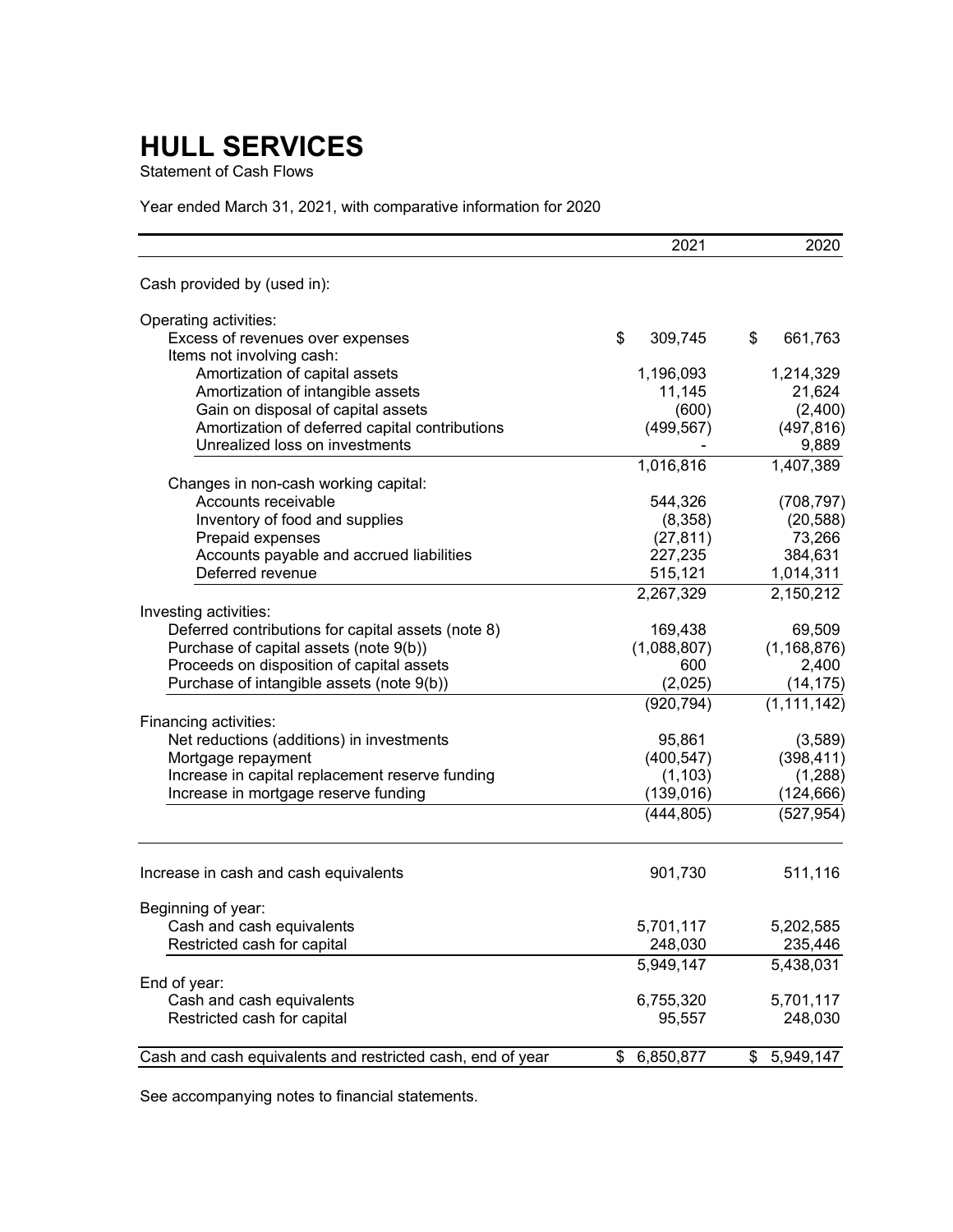Notes to Financial Statements

Year ended March 31, 2021, with comparative information for 2020

Hull Services (the "Agency") is a charitable, multi-service organization that offers a range of evidence-based and evidence-informed programs that support children, youth, adults and families to overcome challenges and build resilience. Hull Services is a recognized innovator and leader in its field.

The Agency was originally incorporated by the William Roper Hull Home Act of the Legislative Assembly of the Province of Alberta consented to on April 8, 1954. The original Act was subsequently amended on several occasions (March 29, 1956; April 7, 1959; March 29, 1963; June 6, 1974; June 17, 1987; May 30, 2000 and most recently May 13, 2011) to modify and expand the corporate powers and authority of the Agency, to more accurately describe the nature and scope of its activities and to change its name to its current name of Hull Services.

The Agency follows Part III of the CPA Handbook - Canadian accounting standards for not-forprofit organizations.

On March 11, 2020, the World Health Organization declared the Coronavirus (COVID-19) outbreak a pandemic. This has resulted in governments worldwide, including the Canadian and Alberta governments, enacting emergency measures to combat the spread of the virus. These measures, which include the implementation of travel bans, self-imposed quarantine periods, closures of non-essential businesses, and physical distancing, have caused material disruption to businesses in Calgary, resulting in an economic slowdown. The ultimate duration and magnitude of the impact on the economy is not known at this time. With the rollout of COVID-19 vaccines and the Provincial three-stage plan to lift all public health restrictions, economic recovery is expected to follow.

The impacts of COVID-19 on the Agency may include challenges on the Agency's ability to obtain funding, impairments in the value of the Agency's capital assets and disruptions to its operations, employee impacts from illness, school closures and other communication response measures.

As at the reporting date, the Agency has determined that COVID-19 has had no significant impact on its funding, contracts or lease agreements, the assessment of provisions and contingent liabilities, or the timing of revenue recognition. However, there is no guarantee that there will not be an impact in future.

### **1. Significant accounting policies:**

(a) Revenue recognition:

The Agency follows the deferral method of accounting for contributions, which include donations and government grants.

Unrestricted contributions are recognized as revenue when received or receivable if the amount to be received can be reasonably estimated and collection is reasonably assured.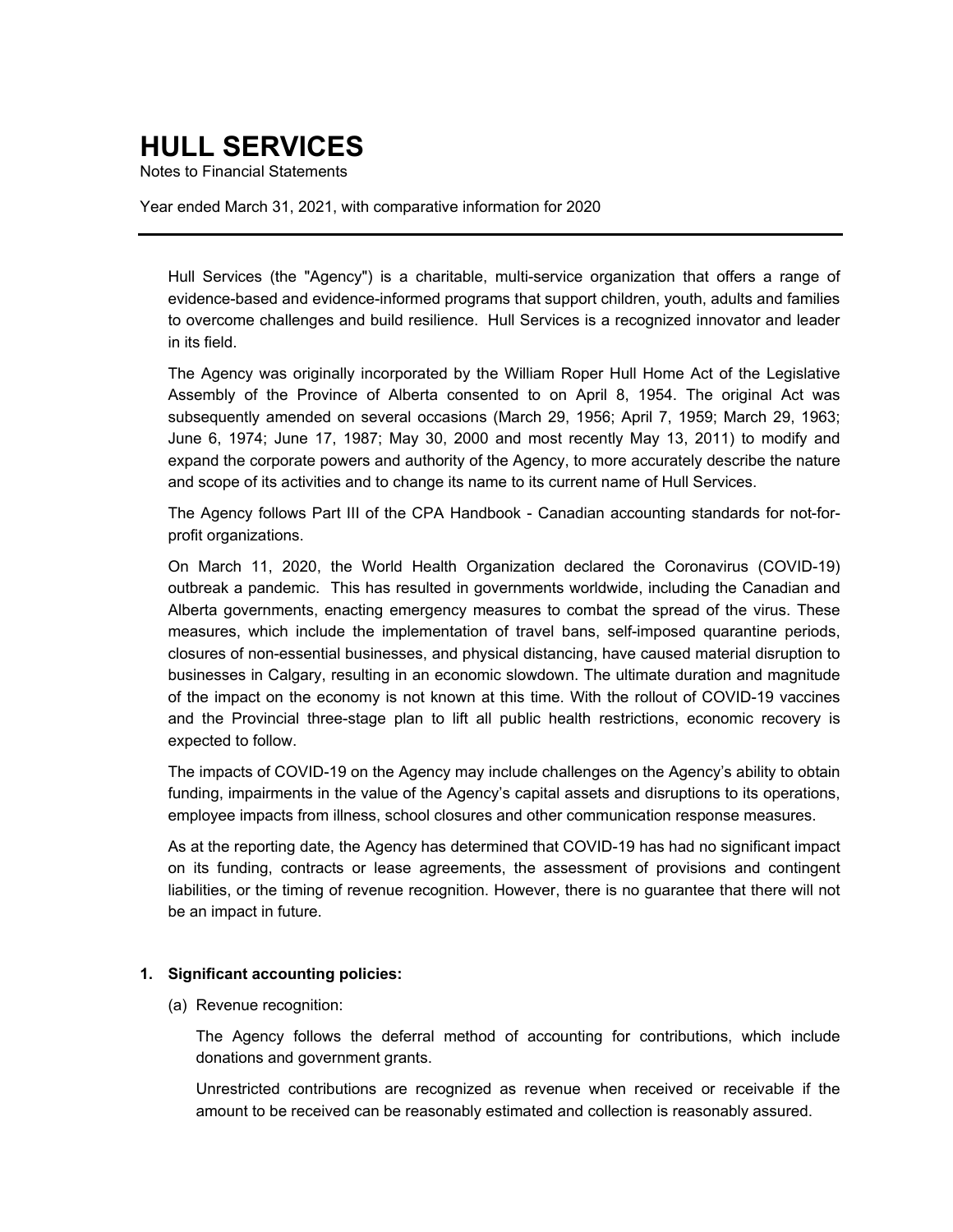Notes to Financial Statements, page 2

Year ended March 31, 2021, with comparative information for 2020

### **1. Significant accounting policies (continued):**

(a) Revenue recognition (continued):

Externally restricted contributions are recognized as revenue in the year in which the related expenses are incurred. Contributions restricted to the purchase of capital assets are deferred and amortized into operations on a straight-line basis, at a rate corresponding with the amortization rate for the related capital assets.

(b) Capital assets:

Purchased capital assets are stated at cost. Contributed assets are recorded at fair market value at the date of acquisition. Depreciation of assets under construction does not commence until they are placed in use.

Depreciation is provided for on a straight-line basis over the following terms:

| Assets                     | Rate        |
|----------------------------|-------------|
| Buildings and improvements | 35 vears    |
| Furniture and equipment    | 3 - 5 years |
| Vehicles                   | 5 years     |

Property and equipment are tested for impairment whenever a change in events or circumstances indicates that their carrying values may not be recoverable. Any resulting impairment loss is recognized in the period it is determined and is calculated as the excess of the carrying value of the asset over its fair value.

(c) Assets held for sale:

The Agency classifies non-current assets as held for sale if their carrying amount will be recovered principally through a sale transaction rather than through continuing use. Assets held for sale are available for immediate sale in its present condition subject only to terms and conditions that are usual and customary for sales of such assets and there is high probability to sell. Assets held for sale are measured at the lower of their carrying amount and fair value less costs to sell. Impairment losses on assets held for sale are recognized in the statement of operations, if applicable.

(d) Intangible assets:

Purchased intangible assets are stated at cost. Internally generated assets are recorded as the sum of expenditures incurred from the date when the intangible asset first meets the recognition criteria. An intangible asset shall be recognized if it is probable that the expected future economic benefits that are attributable to the asset will flow to the entity; and the cost of the asset can be measured reliably. The internally generated intangible asset comprises all directly attributable costs necessary to create, produce and prepare the asset to be capable of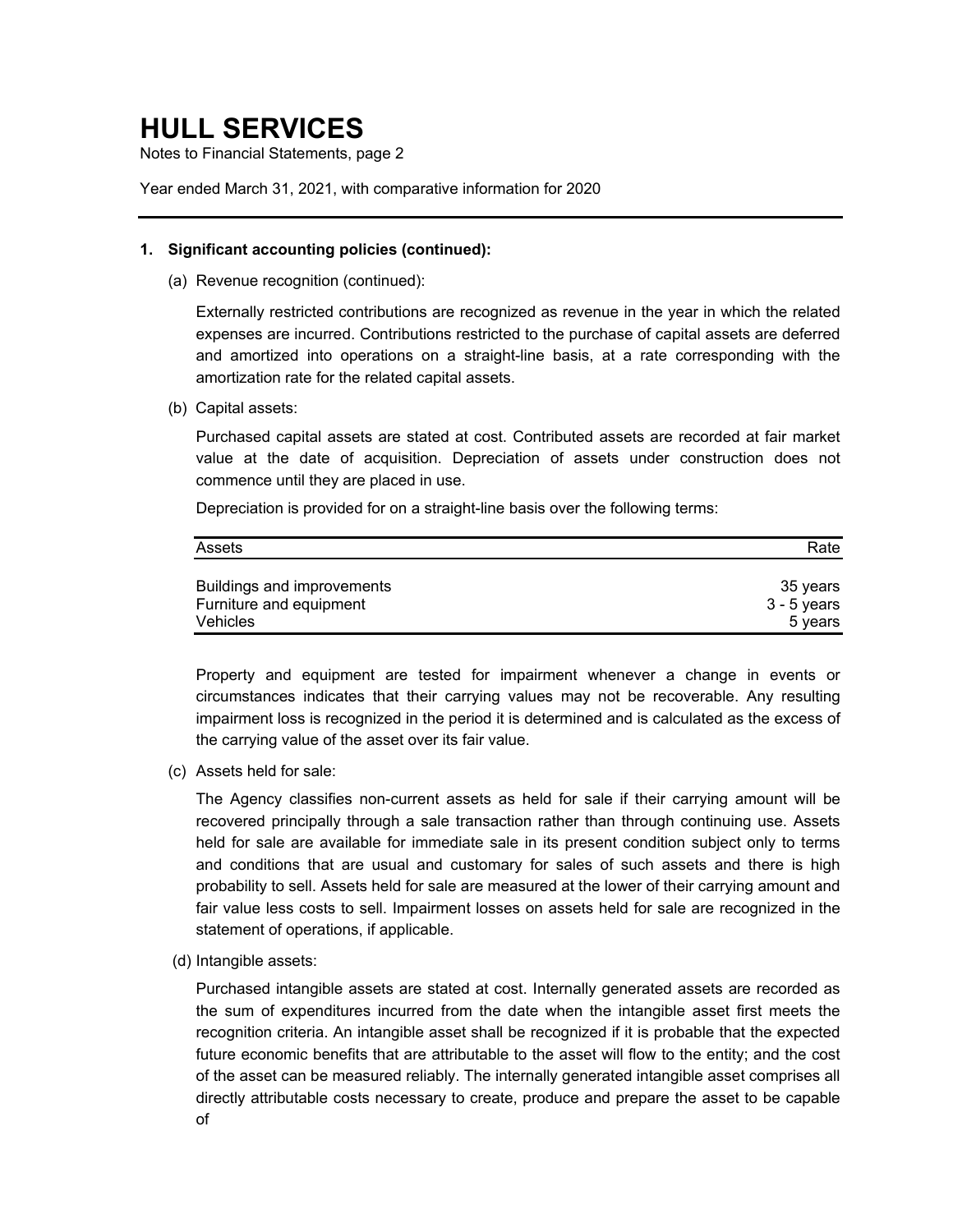Notes to Financial Statements, page 3

Year ended March 31, 2021, with comparative information for 2020

### **1. Significant accounting policies (continued):**

(d) Intangible assets (continued):

operating in the manner intended by management. Depreciation of intangible assets under construction does not commence until they are placed in use.

Depreciation is provided for on a straight-line basis as follows:

| Assets   | Rate    |
|----------|---------|
| Software | 5 years |

(e) Donations:

Cash donations are recorded at the time of receipt. Donations of materials and services, including volunteer services, are not recognized in the financial statements of the Agency.

(f) Cash and cash equivalents:

Cash and cash equivalents include cash and short-term investments, net of restricted cash for capital, which are readily convertible to cash and are subject to minimal risk of change of value.

(g) Restricted cash for capital:

Restricted cash for capital includes unspent contributions for capital assets net of contributions included in assets under construction.

(h) Inventory of food and supplies:

Inventory is carried at the lower of cost or net realizable value, with cost determined on a firstin first-out basis.

(i) Investments:

Investments are recognized in the statement of financial position at fair value.

(j) Financial instruments:

Financial instruments are recorded at fair value on initial recognition. Freestanding derivative instruments that are not in a qualifying hedging relationship and equity instruments that are quoted in an active market are subsequently measured at fair value. All other financial instruments are subsequently recorded at cost or amortized cost, unless management has elected to carry the instruments at fair value.

Transaction costs incurred on the acquisition of financial instruments measured subsequently at fair value are expensed as incurred.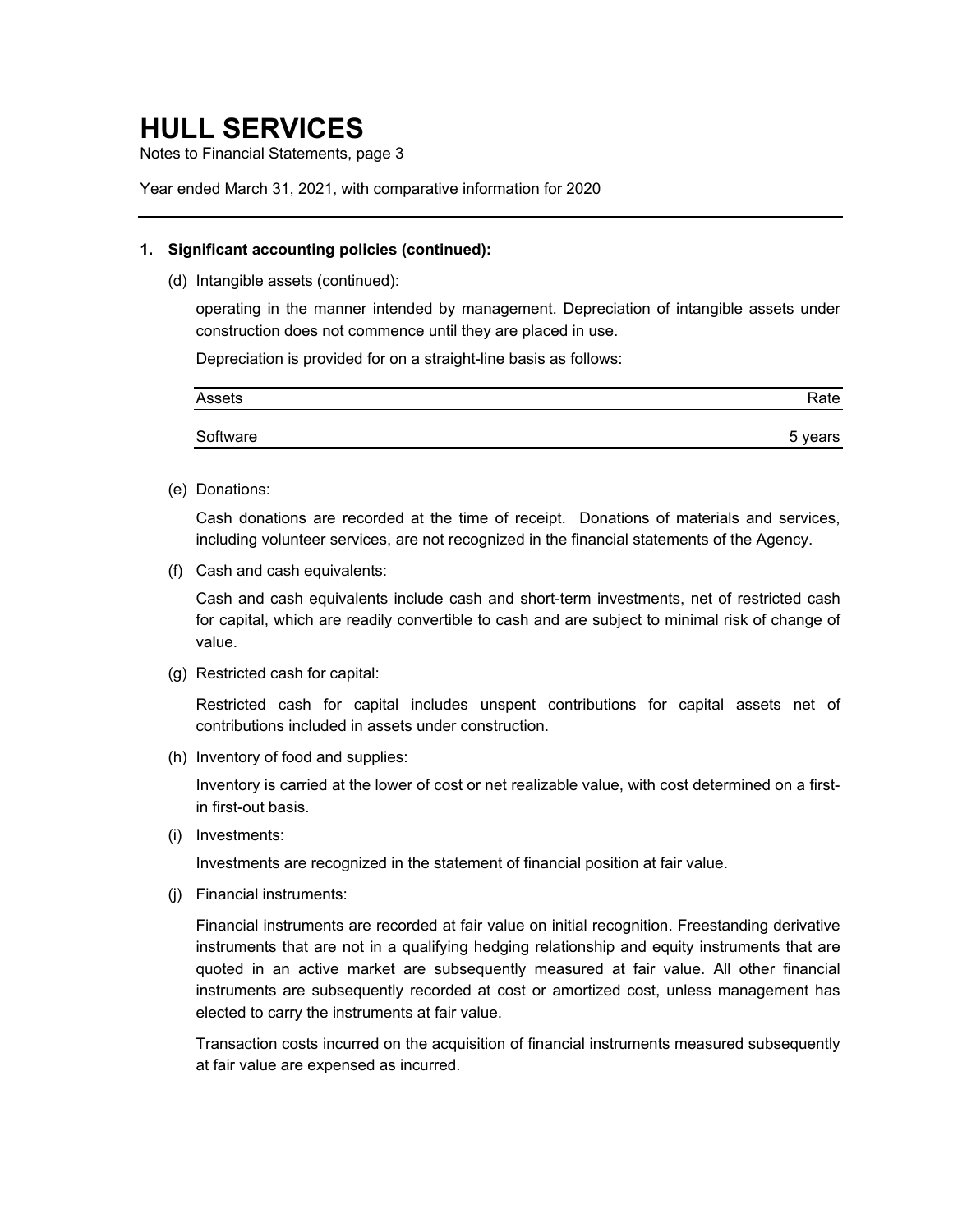Notes to Financial Statements, page 4

Year ended March 31, 2021, with comparative information for 2020

### **1. Significant accounting policies (continued):**

(j) Financial instruments (continued):

Financial assets are assessed for impairment on an annual basis at the end of the fiscal year if there are indicators of impairment. If there is an indicator of impairment, the Agency determines if there is a significant adverse change in the expected amount or timing of future

cash flows from the financial asset. If there is a significant adverse change in the expected cash flows, the carrying value of the financial asset is reduced to the highest of the present value of the expected cash flows, the amount that could be realized from selling the financial asset or the amount the Agency expects to realize by exercising its right to any collateral. If events and circumstances reverse in a future period, an impairment loss will be reversed to the extent of the improvement, not exceeding the initial carrying value.

(k) Use of estimates:

The preparation of the financial statements requires management to make estimates and assumptions that affect the reported amounts of assets and liabilities and disclosure of contingent assets and liabilities at the date of the financial statements and the reported amount of revenues and expenses during the year. Actual results could differ from those estimates. Significant management estimates pertain to the recoverability and useful life of property and equipment.

(l) Interest in joint arrangements:

The Agency accounts for its investments in operations which are jointly controlled using proportionate consolidation whereby the Agency's proportionate share of the assets, liabilities and the related revenues and expenses are included in the financial statements.

(m) Leases:

Payments made under operating leases are recognized as expenses in the statement of operations on an accrual basis.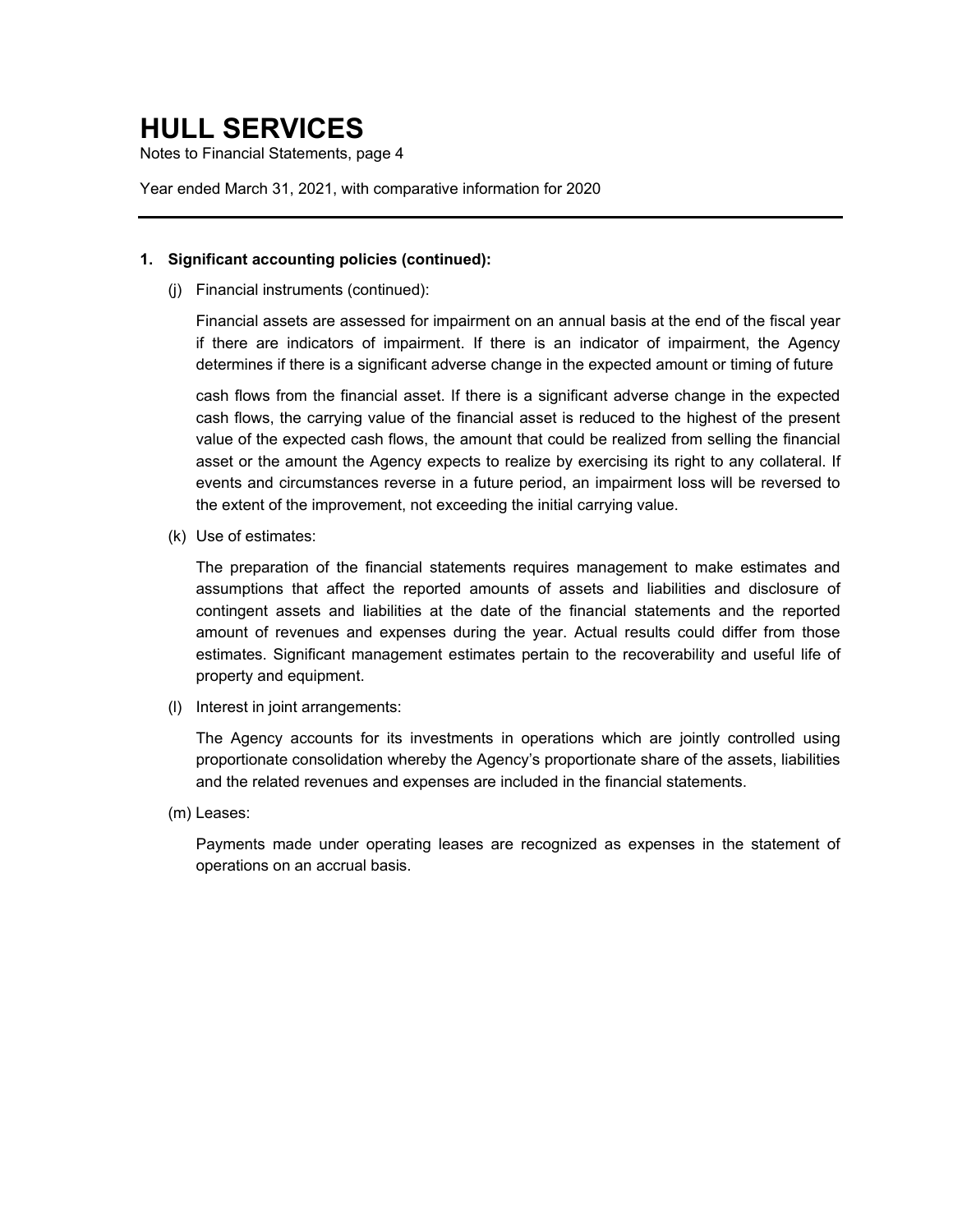Notes to Financial Statements, page 5

Year ended March 31, 2021, with comparative information for 2020

### **2. Restricted cash for capital:**

|                                    |    | 2021       |   | 2020      |
|------------------------------------|----|------------|---|-----------|
| Balance, beginning of year         | S  | 248,030    | S | 235,446   |
| Contributions received (note 8)    |    | 169,438    |   | 69,509    |
| Spent – current year contributions |    | (131,140)  |   | (46,221)  |
|                                    |    | 38,298     |   | 23,288    |
| Spent - prior years' contributions |    | (190, 771) |   | (10, 704) |
| Balance, end of year               | \$ | 95,557     |   | 248,030   |

### **3. Investments:**

(a) Short term investments:

The short term investments and deposits which are included in cash and cash equivalents are comprised of a high interest savings account of \$204,451 (2020 - \$203,978). In the year ended March 31, 2021, the unrealized gain or loss is nil (2020 - \$7,147 unrealized loss).

(b) Long term investments:

|                                               |               |               | 2021          | 2020 |          |
|-----------------------------------------------|---------------|---------------|---------------|------|----------|
|                                               | Scholarship   | Contingency   | Total         |      | Total    |
|                                               | Fund          | Fund          | value         |      | value    |
| Balance, beginning of year                    | \$<br>156,340 | \$<br>514,235 | \$<br>670,575 | \$   | 676,875  |
| Investment income                             | 3,205         | 9,434         | 12,639        |      | 8,942    |
| Change in unrealized<br>(loss) on investments |               |               |               |      | (2,742)  |
| <b>Disbursements</b>                          | (8,500)       | (100,000)     | (108, 500)    |      | (12,500) |
| Balance, end of year                          | \$<br>151,045 | \$<br>423,669 | \$<br>574,714 | \$   | 670,575  |

The Scholarship Fund represents appropriated funds which have been set aside, at the discretion of the Board of Governors, for the granting of scholarships to employees to further their education in the field of child care.

The Contingency Fund represents appropriated funds which have been set aside and can be used for discretionary purposes based on direction from the Board of Governors.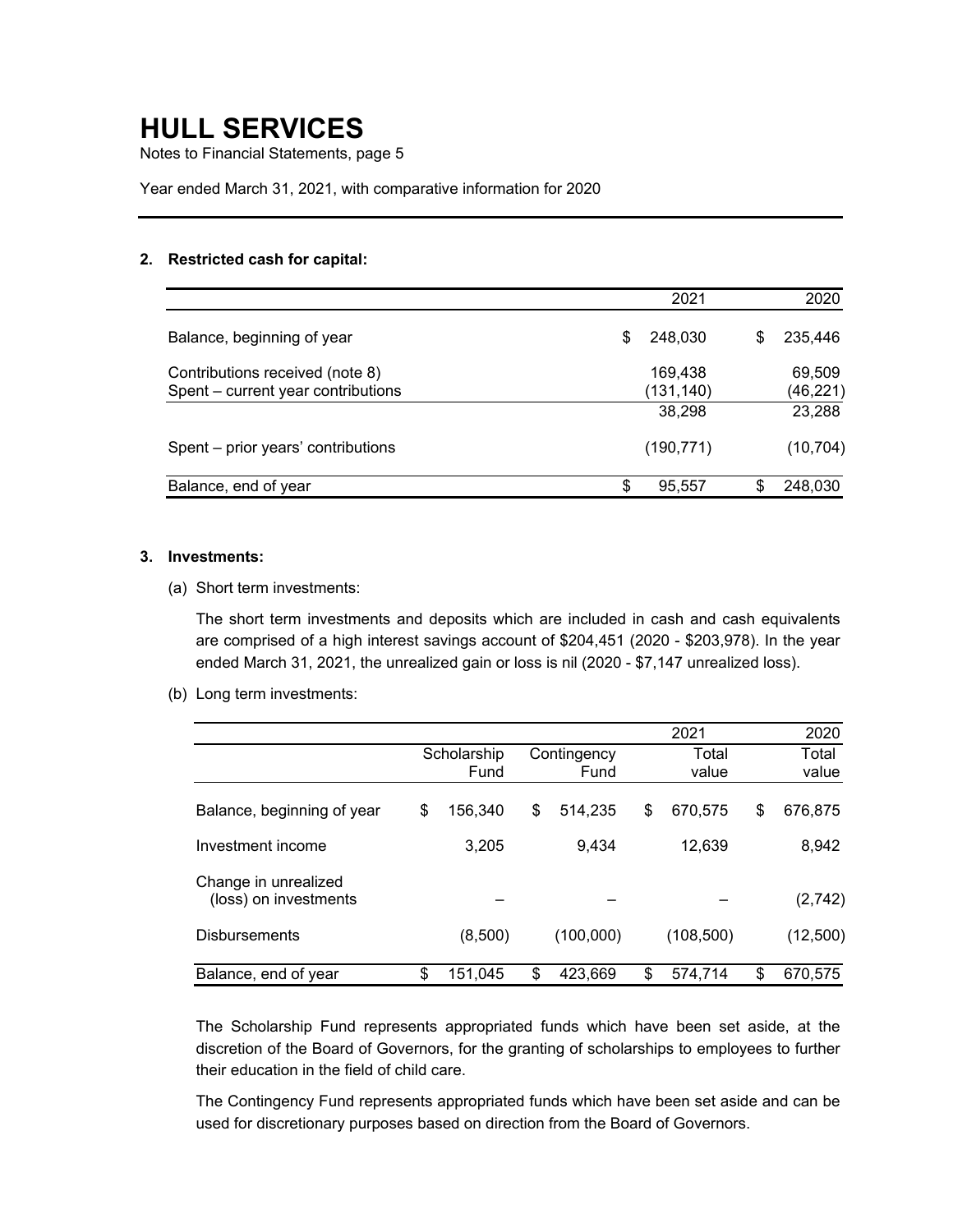Notes to Financial Statements, page 6

Year ended March 31, 2021, with comparative information for 2020

### **3. Investments (continued):**

(b) Long term investments (continued):

As at the reporting date, there is no holding of bonds or marketable securities. Investments consist of cash and cash equivalents of \$574,714 (2020 - \$670,575).

### **4. Capital assets:**

|                               |               |              | 2021          | 2020          |
|-------------------------------|---------------|--------------|---------------|---------------|
|                               |               | Accumulated  | Net book      | Net book      |
|                               | Cost          | amortization | value         | value         |
|                               |               |              |               |               |
| Land and improvements         | 919,031<br>\$ | \$           | 919,031<br>\$ | \$<br>969,031 |
| Buildings and improvements    | 38, 127, 292  | 16,844,541   | 21,282,751    | 21,430,143    |
| Furniture and equipment       | 6,127,325     | 5,805,040    | 322,285       | 444,089       |
| Vehicles                      | 1,050,167     | 964,786      | 85,381        | 110,720       |
|                               | 46,223,815    | 23,614,367   | 22,609,448    | 22,953,983    |
| Assets held for sale (note 5) | 461,244       | 223,994      | 237,250       |               |
|                               | \$46,685,059  | \$23,838,361 | \$22,846,698  | \$22,953,983  |

The City of Calgary has a reserve caveat against a small portion of non-usable land on the northside of property owned by the Agency.

### **5. Assets held for sale:**

During the year ended March 31, 2021, the Agency committed to selling one of the properties that it owns. On January 26, 2021, a purchase contract was executed with the selling price of \$950,000. The closing date was 12 pm on June 1, 2021 and subsequent to year end, all conditions have been waived and the Cash to Close funds were received.

|                                                     |   |                   |                             |                                     | 2021                    | 2020              |
|-----------------------------------------------------|---|-------------------|-----------------------------|-------------------------------------|-------------------------|-------------------|
|                                                     |   | Cost              | Accumulated<br>amortization |                                     | Net book<br>value       | Net book<br>value |
| Land and improvements<br>Buildings and improvements | S | 50,000<br>411,244 | \$                          | $\overline{\phantom{a}}$<br>223,994 | \$<br>50,000<br>187,250 | \$                |
|                                                     | S | 461.244           | \$                          | 223,994                             | \$<br>237.250           | \$                |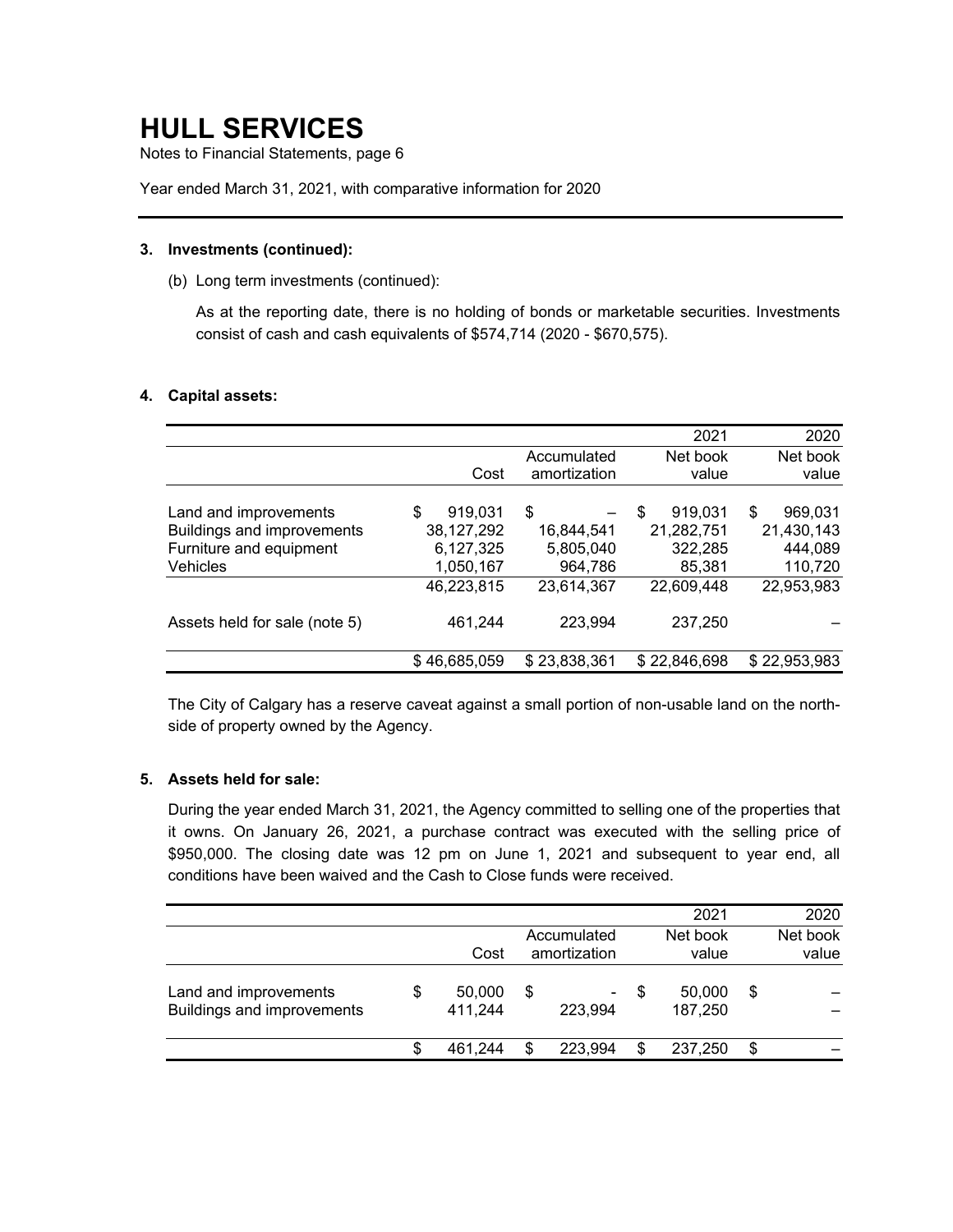Notes to Financial Statements, page 7

Year ended March 31, 2021, with comparative information for 2020

### **6. Intangible assets:**

|          |         |   |                             |  | 2021              |   | 2020              |
|----------|---------|---|-----------------------------|--|-------------------|---|-------------------|
|          | Cost    |   | Accumulated<br>amortization |  | Net book<br>value |   | Net book<br>value |
| Software | 409.593 | S | 394,023                     |  | 15.570            | S | 24,690            |

### **7. Mortgages payable:**

|                                           | <b>Monthly Pmt</b> | Interest | Renewal/Maturity | 2021         | 2020            |
|-------------------------------------------|--------------------|----------|------------------|--------------|-----------------|
| Description                               | Princ+Int          | rate     | date             | Principal    | Principal       |
| Mortgage - fixed, closed                  | 746                | 1.97%    | December 1, 2022 | 15.384<br>\$ | \$<br>23,943    |
| Mortgage – fixed, closed                  | 1.060              | 3.49%    | January 11, 2021 |              | 10,422          |
| Mortgage - fixed, closed                  | 628                | 3.49%    | January 11, 2021 |              | 2,465           |
| Mortgage – fixed, closed                  | 628                | 3.49%    | January 11, 2021 |              | 2,465           |
| Mortgage - fixed, closed                  | 40,000             | 3.50%    | May 5, 2021      | 2,752,564    | 3,129,200       |
|                                           |                    |          |                  | 2,767,948    | 3.168.495       |
| Less current portion of mortgages payable |                    |          |                  | (373,662)    | (400, 342)      |
|                                           |                    |          |                  | \$2,394,286  | 2,768,153<br>\$ |

Each mortgage is payable in monthly installments including interest at the indicated effective interest rates, compounded semi-annually. Each facility is secured by specific buildings, inventory, equipment, and lands of the Agency and subject to renewal on the indicated dates.

The Agency has secured funding to cover the payments over the life of the mortgage currently at approximately \$40,000 per month.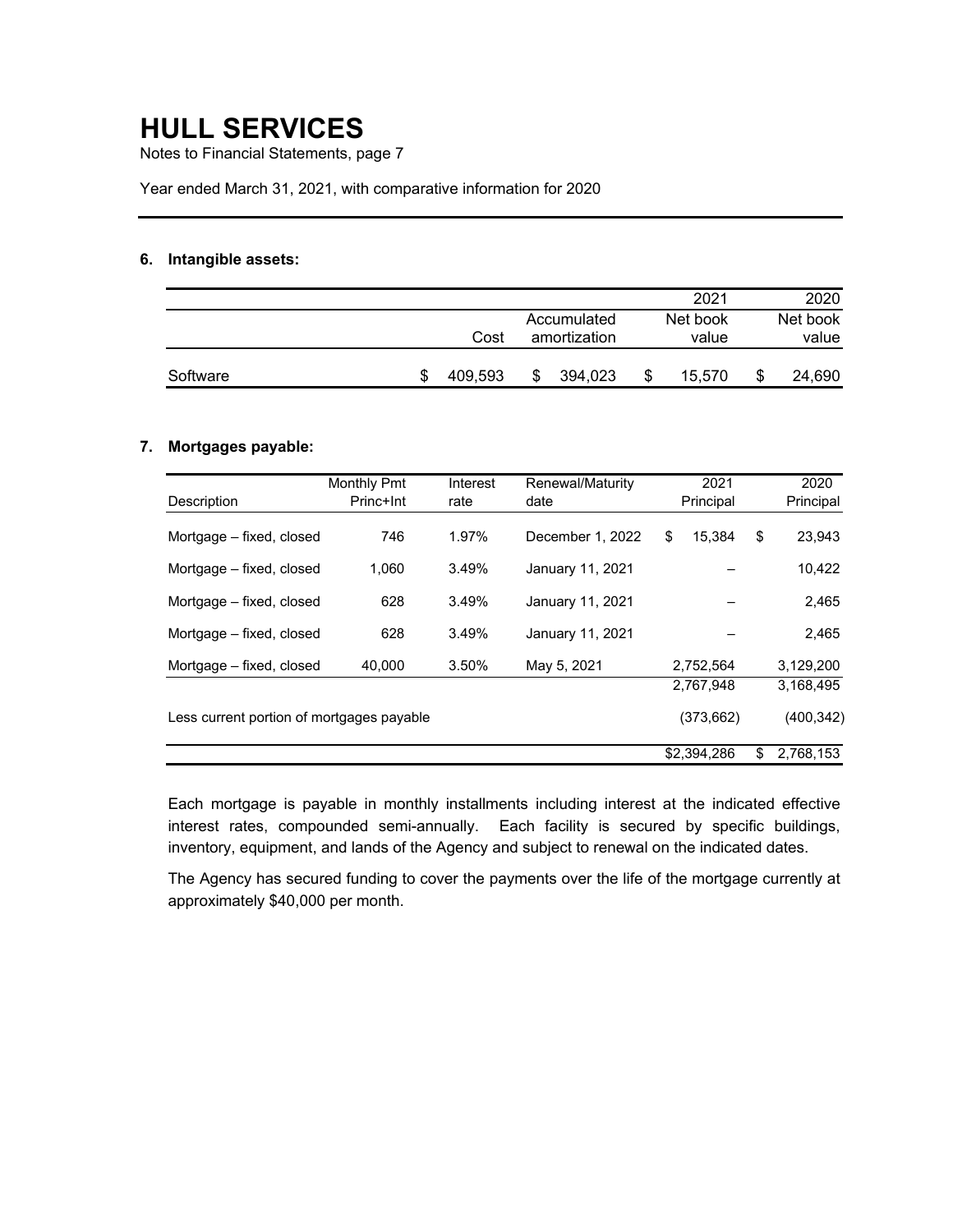Notes to Financial Statements, page 8

Year ended March 31, 2021, with comparative information for 2020

### **7. Mortgages payable (continued):**

The Agency is committed to payments of principal and interest on its mortgages as follows:

| <b>Fiscal Year</b> |    | Principal   |     | Interest | Total |             |  |
|--------------------|----|-------------|-----|----------|-------|-------------|--|
| 2021-2022          | \$ | 373,662     | \$  | 85,397   | \$    | 459,059     |  |
| 2022-2023          |    | 378,657     |     | 72,183   |       | 450,840     |  |
| 2023-2024          |    | 384,123     |     | 60,007   |       | 444,130     |  |
| 2024-2025          |    | 396,943     |     | 47,187   |       | 444,130     |  |
| 2025-2026          |    | 410,037     |     | 34,092   |       | 444,129     |  |
| Thereafter         |    | 824.526     |     | 4.386    |       | 828,912     |  |
|                    |    | \$2,767,948 | \$. | 303,252  |       | \$3,071,200 |  |

### **8. Deferred contributions for capital assets:**

Deferred contributions for capital assets include the unamortized portion of externally restricted contributions received for the purchase of capital assets. The amortization of capital contributions is recorded as revenue in the statement of operations.

|                               | 2021              | 2020              |
|-------------------------------|-------------------|-------------------|
| Balance, beginning of year    | 13,404,418<br>SS. | 13,832,725<br>\$. |
| Add:                          |                   |                   |
| Contributions spent - assets  | 131,140           | 46,221            |
| Contributions unspent         | 38,298            | 23,288            |
|                               | 169,438           | 69,509            |
| Less:                         |                   |                   |
| Amounts amortized to revenues | (499,566)         | (497, 816)        |
| Balance, end of year          | 13,074,290        | 13,404,418<br>\$  |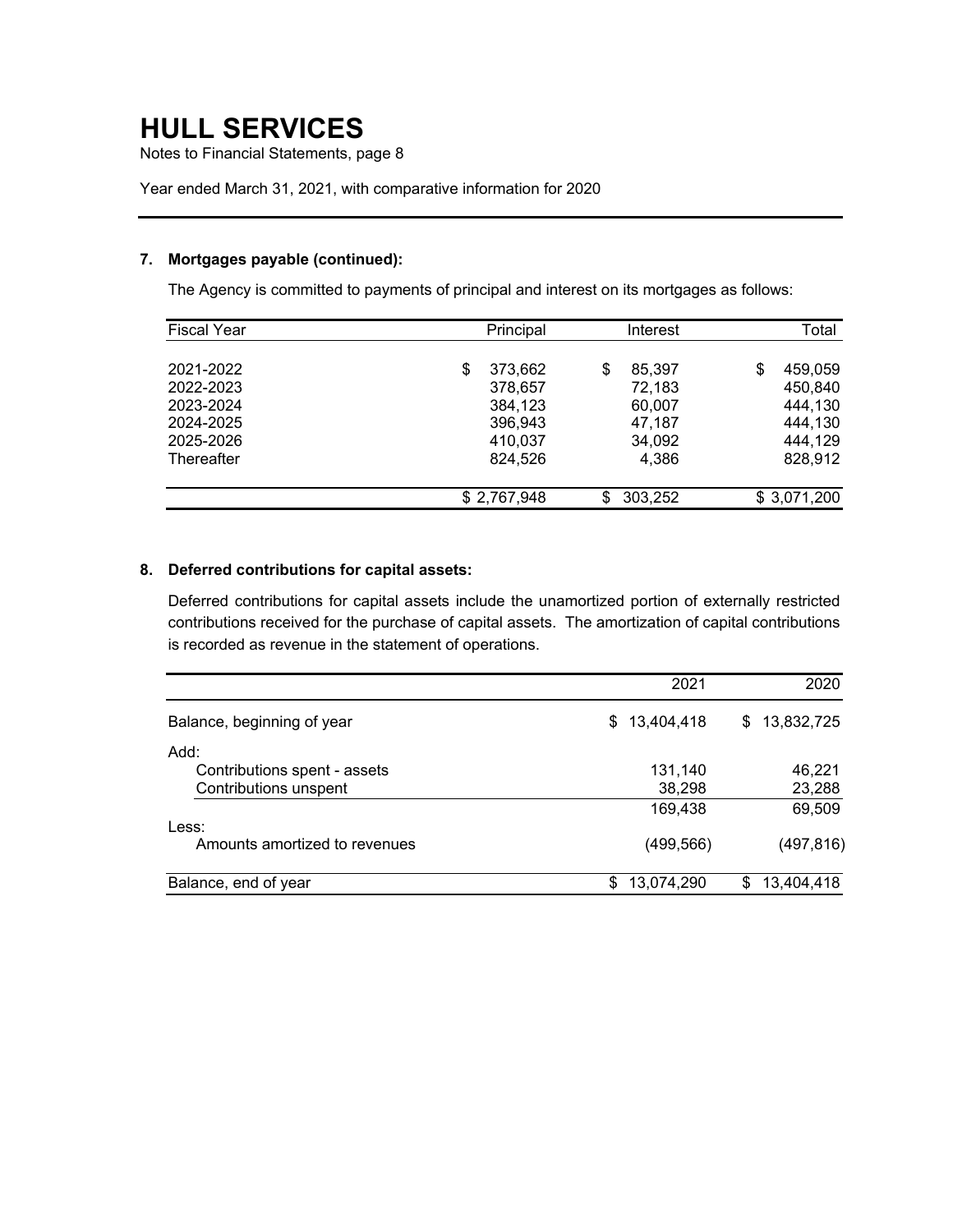Notes to Financial Statements, page 9

Year ended March 31, 2021, with comparative information for 2020

### **9. Invested in capital, intangible assets and accumulated operating surplus:**

(a) Invested in capital and intangible assets are calculated as follows:

|                                                                                                                   | 2021                                                  | 2020                                                      |
|-------------------------------------------------------------------------------------------------------------------|-------------------------------------------------------|-----------------------------------------------------------|
| Capital assets<br>Intangible assets<br>Amounts financed by capital contributions<br>Amounts financed by mortgages | \$22,846,698<br>15,570<br>(13,074,290)<br>(2,767,948) | \$22,953,983<br>24,690<br>(13, 404, 418)<br>(3, 168, 495) |
|                                                                                                                   | 7,020,030                                             | 6,405,760                                                 |

(b) Change in net assets invested in capital assets is calculated as follows:

|                                                      | 2021            |                  |
|------------------------------------------------------|-----------------|------------------|
| Excess of expenses over revenues:                    |                 |                  |
| Amortization of capital contributions                | \$<br>499,567   | 497.816          |
| Amortization of capital assets and intangible assets | (1, 207, 238)   | (1, 235, 953)    |
|                                                      | S<br>(707, 671) | \$<br>(738, 137) |
| Net change in invested in capital assets:            |                 |                  |
| Capital assets acquired                              | \$1,088,807     | \$1,168,876      |
| Intangible assets acquired                           | 2.025           | 14.175           |
| Amount funded by capital contributions               | (169,438)       | (69, 509)        |
|                                                      | S<br>921,394    | 1.113.542        |

<sup>(</sup>c) Accumulated operating surplus is calculated as follows:

|                  | 2021         | 2020         |
|------------------|--------------|--------------|
| Appropriated:    |              |              |
| Capital reserve  | \$<br>26,395 | 25,292<br>\$ |
| Scholarship fund | 151,045      | 156,340      |
| Contingency fund | 423,669      | 514,235      |
| Mortgage reserve | 614,268      | 475,252      |
|                  | 1,215,377    | 1,171,119    |
| Unrestricted     | 514,896      | 863,679      |
|                  | \$1,730,273  | \$2,034,798  |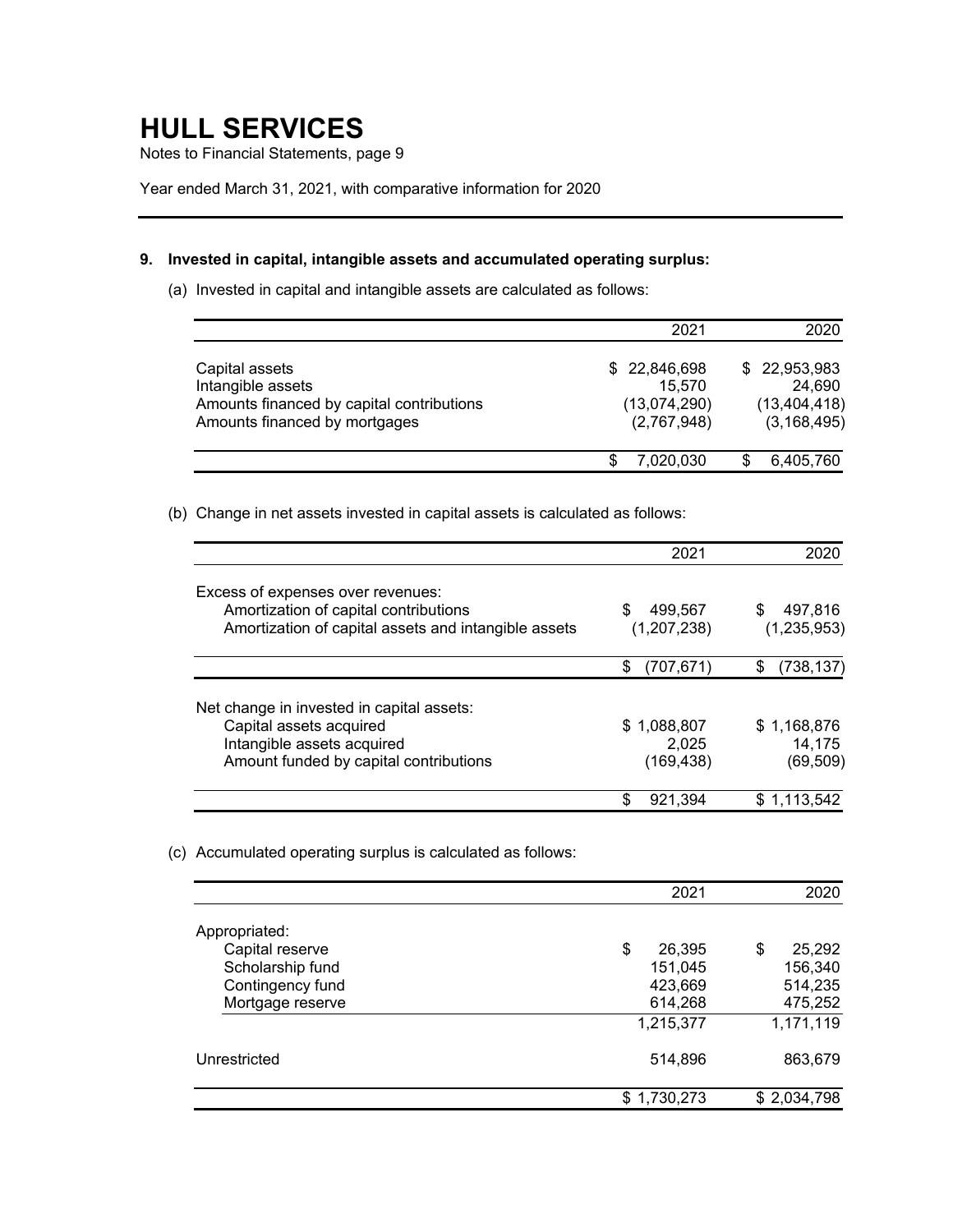Notes to Financial Statements, page 10

Year ended March 31, 2021, with comparative information for 2020

### **10. Line of credit:**

As at March 31, 2021, the Agency has available a line of credit in the amount of \$250,000 (2020 - \$250,000). The line of credit is secured by certain lands held by the Agency and bears interest at the lender's prime rate plus 0.25%. As at March 31, 2021, no amounts were drawn on this facility (2020 - \$nil).

### **11. Hull Child and Family Foundation:**

The Hull Child and Family Foundation (the "Foundation") was incorporated under the Societies Act of Alberta with the objective of providing financial investment services and related financial support to the Agency. During the year ended March 31, 2021, the Foundation distributed \$440,000 (2020 - \$460,000) to the Agency.

### **12. Interest in the William Roper Hull Home Trust:**

Four-fifths of the residual of the Estate of the late William Roper Hull was applied to The William Roper Hull Home Trust (the "Trust") for the benefit of the Agency.

The Trustees may spend, with the approval or recommendation of the Agency's Board of Governors, such portion of the Trust property to promote the emotional and psychological wellbeing of children and families through the provision of educational, preventative and treatment services. During the year, no amounts were received from the Trust property (2020 - \$nil).

The Trustees may invest the balance of the Trust property remaining and pay the net annual income therefrom to the Agency to be used as may be determined by the Agency's Board, but particularly for the maintenance and support of the Agency.

### **13. Grants and donations:**

Contributions are received from unsolicited donations, annual campaigns, special fund-raising events, corporate sponsorships, and government and private grants. Contributions, net of deferred balances, are as follows:

|                                                                        | 2021                     | 2020                     |
|------------------------------------------------------------------------|--------------------------|--------------------------|
| Government grants and other agreements<br>Private grants and donations | \$1,811,644<br>2,327,479 | \$1,905,904<br>2,653,852 |
|                                                                        | \$4,139,123              | \$4,559,756              |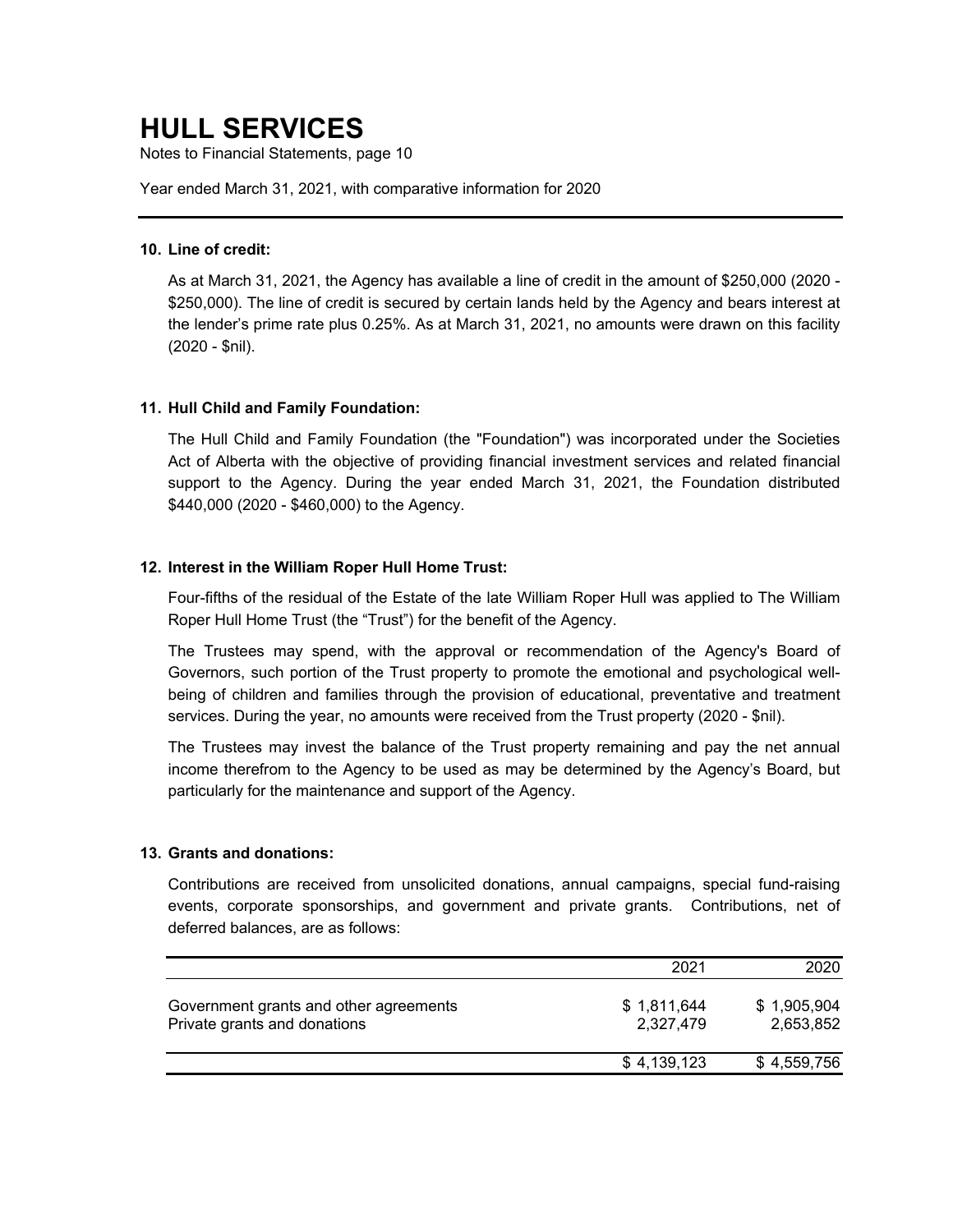Notes to Financial Statements, page 11

Year ended March 31, 2021, with comparative information for 2020

### **13. Grants and donations (continued):**

For the purposes of the Alberta Charitable Fund-raising Act, the disposition of funds raised, net of deferred balances, is as follows:

|                                                  | 2021        | 2020        |
|--------------------------------------------------|-------------|-------------|
|                                                  |             |             |
| Operating community based programs               | \$1,974,461 | \$2,311,566 |
| Supporting general agency operations             | 1,053,221   | 1,243,375   |
| Capital assets                                   | 92,255      | 206,346     |
| Operating therapeutic campus based care programs | 970,264     | 734,219     |
| Operating school programs                        | 48,922      | 64,250      |
|                                                  | \$4,139,123 | \$4,559,756 |

Expenses incurred for the purpose of soliciting contributions were \$375,171 (2020 - \$747,508), which includes \$326,664 (2020 - \$447,394) in remuneration to employees whose principal duties involve fund-raising. Remuneration to employees is not applied against donations and grant contributions received. Remaining fundraising expenses are included in the facility services and administrative expenses.

### **14. Joint arrangements:**

(a) International Neurosequential Model of Therapeutics Symposium (the "NMT Symposium"):

The NMT Symposium, held once every two years, is a conference jointly sponsored by the Agency and The Neurosequential Model Network, LLC (the "NMN"). Effective December 16, 2019, the Agency entered into an agreement with the NMN for the 4th NMT Symposium being held June 2020. Subsequently, due to the COVID-19 pandemic, the Symposium was cancelled and registration fees were refunded.

The NMT offers a developmentally and biologically informed approach to working with children and youth who have experienced significant childhood trauma. The NMT Symposium is a two-day event that features innovations in research, clinical practice and education in all areas related to maltreatment and trauma, with a focus on the NMT. The operation of the NMT Symposium is managed by the Agency and the NMN in accordance with the contractual agreement.

The Agency has a 45% interest in the assets, liabilities, revenues and expenses of the NMT Symposium. The Agency has proportionately consolidated its percentage of the NMT Symposium. Any excess or deficiency of revenues over expenses is disbursed to the Agency and the NMN upon event completion.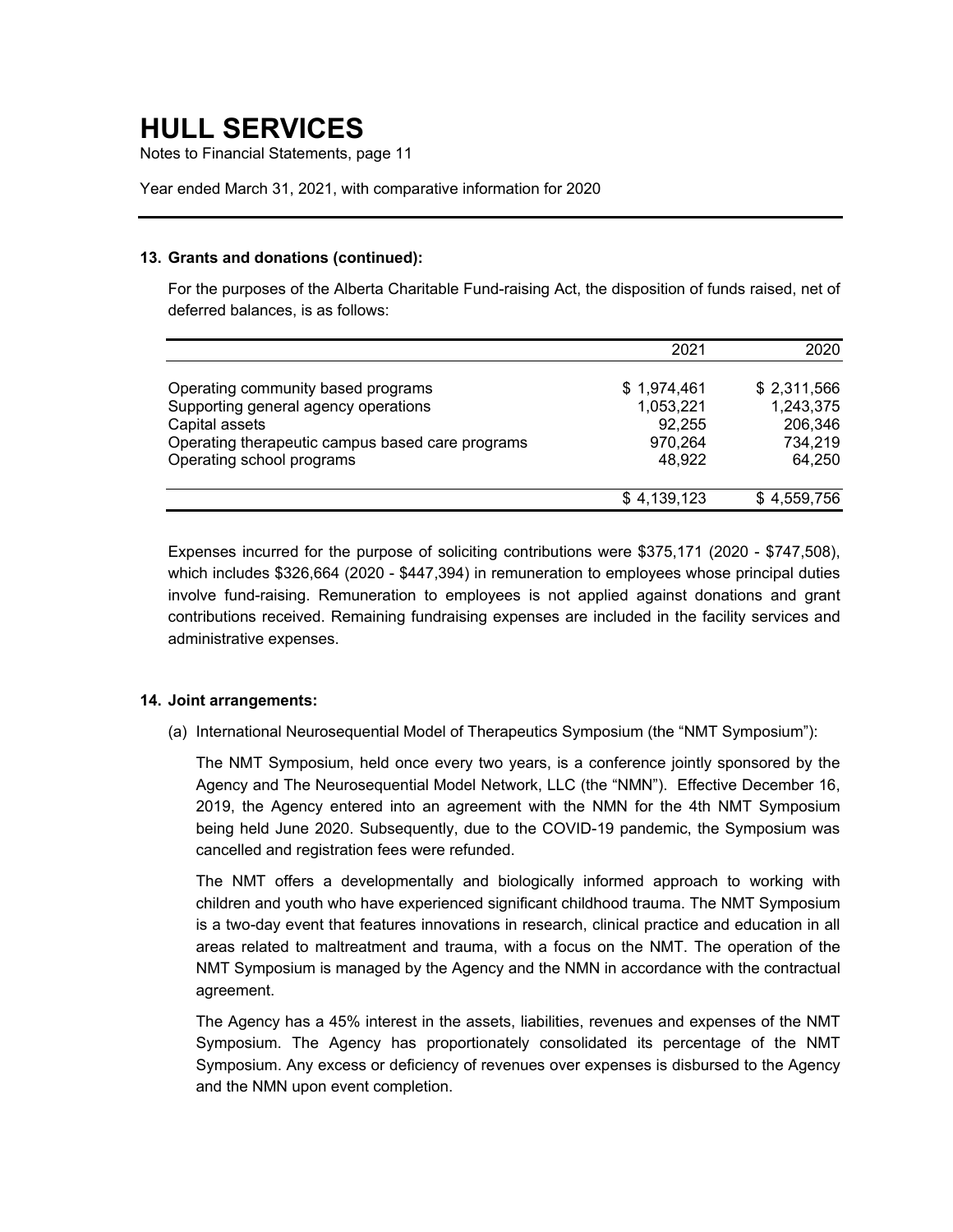Notes to Financial Statements, page 12

Year ended March 31, 2021, with comparative information for 2020

### **14. Joint arrangements (continued):**

(a) International Neurosequential Model of Therapeutics Symposium (the "NMT Symposium") (continued):

Financial summaries of the NMT Symposium for the year ended March 31, 2021 are as follows:

1) Financial Position:

|                                                                                 | 2021 |       |    | 2020 |                        |    |                  |
|---------------------------------------------------------------------------------|------|-------|----|------|------------------------|----|------------------|
|                                                                                 |      | Total |    | 45%  | Total                  |    | 45%              |
| Assets:<br>Cash and cash equivalents<br>Accounts receivable                     | \$   | 6     | \$ | 3    | \$<br>236,314<br>30    | \$ | 106,341<br>14    |
|                                                                                 | \$   | 6     | \$ | 3    | \$<br>236,344          | \$ | 106,355          |
| Liabilities:<br>Accounts payable<br>and accrued liabilities<br>Deferred revenue | \$   | 6     | \$ | 3    | \$<br>3,387<br>232,957 | \$ | 1,524<br>104,831 |
|                                                                                 | \$   | 6     | \$ | 3    | \$<br>236,344          | \$ | 106,355          |

### 2) Results of Operations:

|                                  | 2021            |    |           |              | 2020 |        |
|----------------------------------|-----------------|----|-----------|--------------|------|--------|
|                                  | Total           |    | 45%       | Total        |      | 45%    |
| Revenue:                         |                 |    |           |              |      |        |
| Investment and other income      |                 |    |           |              |      |        |
| - registration                   | \$<br>(24, 975) | \$ | (11, 239) | \$<br>38,600 | \$   | 17,370 |
|                                  | (24, 975)       |    | (11, 239) | 38,600       |      | 17,370 |
| Expenses:                        |                 |    |           |              |      |        |
| Client services – materials      |                 |    |           |              |      |        |
| and supplies                     | 712             |    | 320       |              |      |        |
| Facility services - facility and |                 |    |           |              |      |        |
| equipment rental                 | (25,000)        |    | (11, 250) | 25,000       |      | 11,250 |
| Administrative                   | 20,253          |    | 9,114     | 13,600       |      | 6,120  |
|                                  | (4,035)         |    | (1, 816)  | 38,600       |      | 17,370 |
| Deficiency of revenues           |                 |    |           |              |      |        |
| over expenses                    | \$<br>(20, 940) | \$ | (9, 423)  | \$           | \$   |        |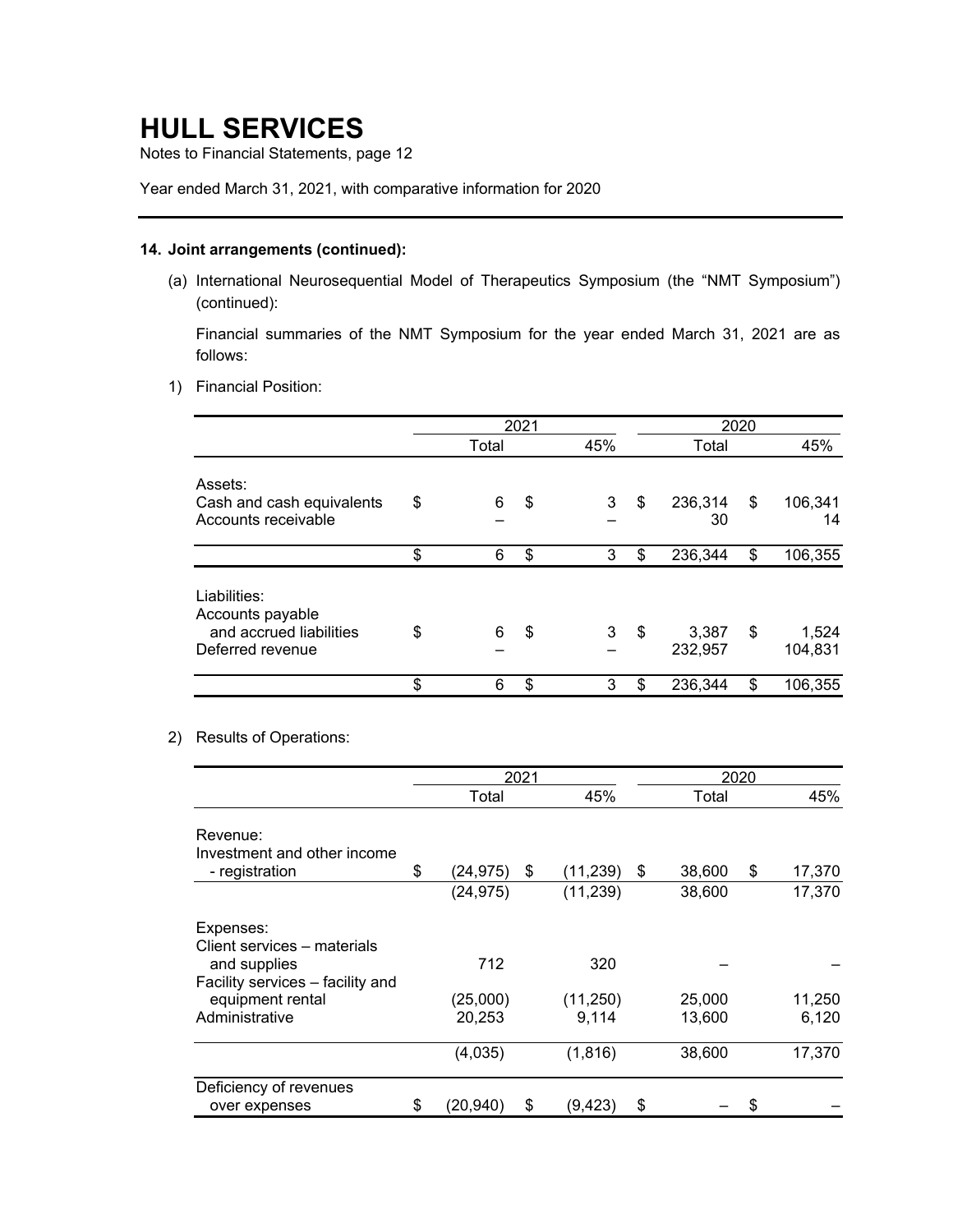Notes to Financial Statements, page 13

Year ended March 31, 2021, with comparative information for 2020

#### **14. Joint arrangements (continued):**

(b) Mental Health in Sports Project (the "Project"):

Effective October 17, 2019, the Agency entered into a joint agreement with I Got Mind Inc. to sponsor the Project. The purpose of the Project is to educate and promote best practices to attain mental health wellness in the sporting communities.

The Project hosts live events at various locations across Canada and produces educational mental health videos. The live events feature guest speakers and promotion of in-depth educational mental health videos.

The Agency has a 50% interest in the assets, liabilities, revenues and expenses of the Project. The Agency has proportionately consolidated its percentage of the Project. Any excess of revenues over expenses is disbursed to the Agency and I Got Mind Inc. upon event completion.

Due to COVID-19 pandemic impacts, there have been no live events or other activities for the year ended March 31, 2021. Financial summaries of the Mental Health in Sports Project for the year ended March 31, 2021 are as follows:

|                                                             | 2021 |       |    | 2020 |                 |    |           |
|-------------------------------------------------------------|------|-------|----|------|-----------------|----|-----------|
|                                                             |      | Total |    | 50%  | Total           |    | 50%       |
| Assets:<br>Cash and cash equivalents<br>Accounts receivable | \$   | 135   | \$ | 68   | \$<br>207<br>44 | \$ | 104<br>22 |
|                                                             | \$   | 135   | \$ | 68   | \$<br>251       | \$ | 126       |
| Liabilities:<br>Accounts payable<br>and accrued liabilities | \$   | 135   | \$ | 68   | \$<br>251       | \$ | 126       |
|                                                             | \$   | 135   | \$ | 68   | \$<br>251       | \$ | 126       |

1) Financial Position: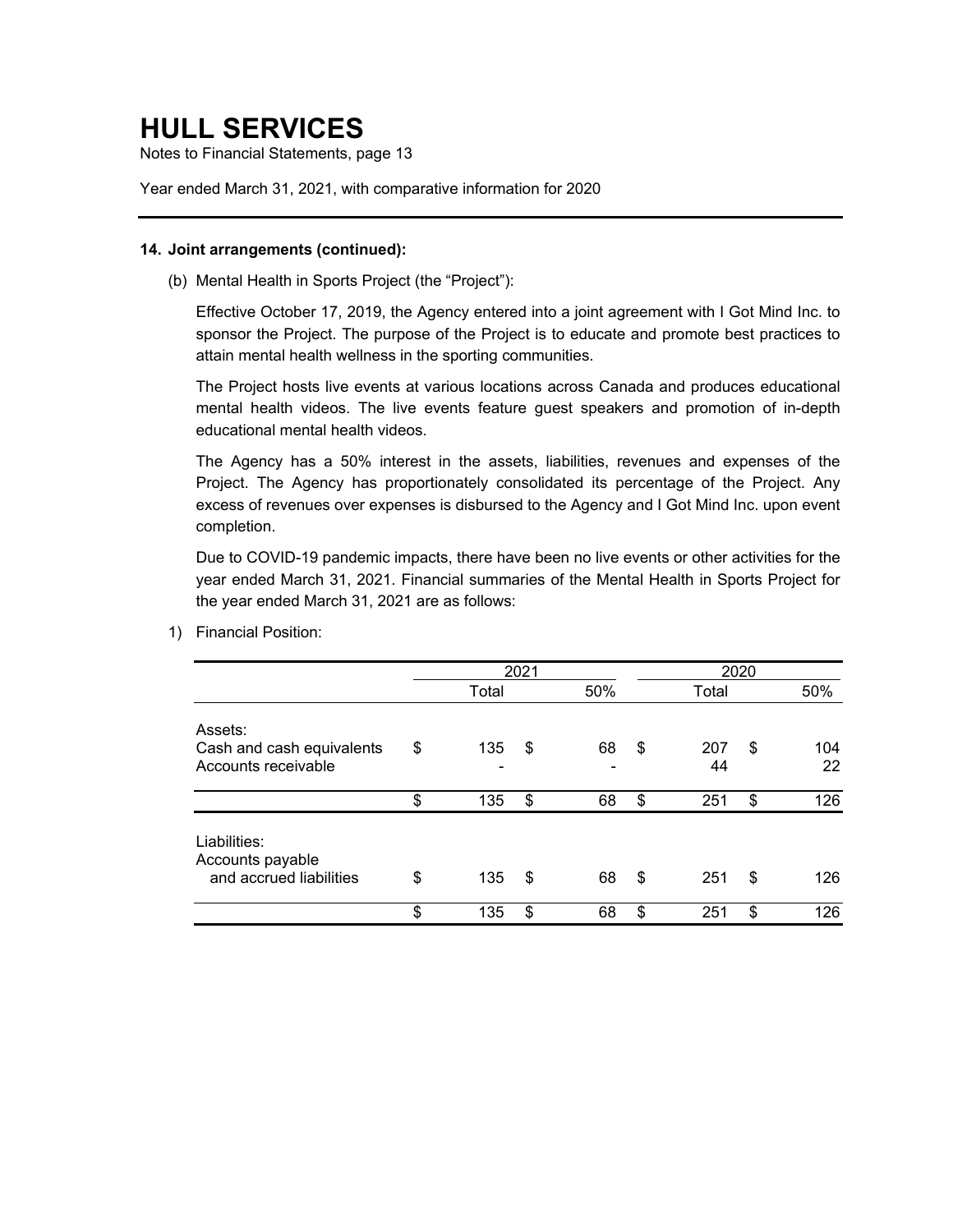Notes to Financial Statements, page 14

Year ended March 31, 2021, with comparative information for 2020

### **14. Joint arrangements (continued):**

- (b) Mental Health in Sports Project (the "Project") (continued):
- 2) Results of Operations:

|                                                                                             |    | 2021  |     |    | 2020  |    |       |
|---------------------------------------------------------------------------------------------|----|-------|-----|----|-------|----|-------|
|                                                                                             |    | Total | 50% |    | Total |    | 50%   |
| Revenue:<br>Investment and other income<br>- registration                                   | \$ | \$    |     | \$ | 3,873 | \$ | 1,937 |
|                                                                                             |    |       |     |    | 3,873 |    | 1,937 |
| Expenses:<br>Client services - food and<br>refreshments<br>Facility services - facility and |    |       |     |    | 143   |    | 72    |
| equipment rental                                                                            |    |       |     |    | 376   |    | 188   |
| Transportation - travel and hotel                                                           |    |       |     |    | 149   |    | 75    |
| Administrative                                                                              |    |       |     |    | 1,988 |    | 994   |
|                                                                                             |    |       |     |    | 2,656 |    | 1,329 |
| <b>Excess of revenues</b><br>over expenses                                                  | S  |       |     | S  | 1,217 | \$ | 608   |

### **15. Commitments:**

The Agency has entered into a commitment for business WiFi services at \$25 per multi-access point per month to September 2026.

The Agency has entered into two rental agreements for office space. One has a two-year term ending in June 2021 and the other a ten-year term ending April 2029.

The Agency has entered into operating lease agreements for vehicles with various terms ending between June 2021 and October 2024.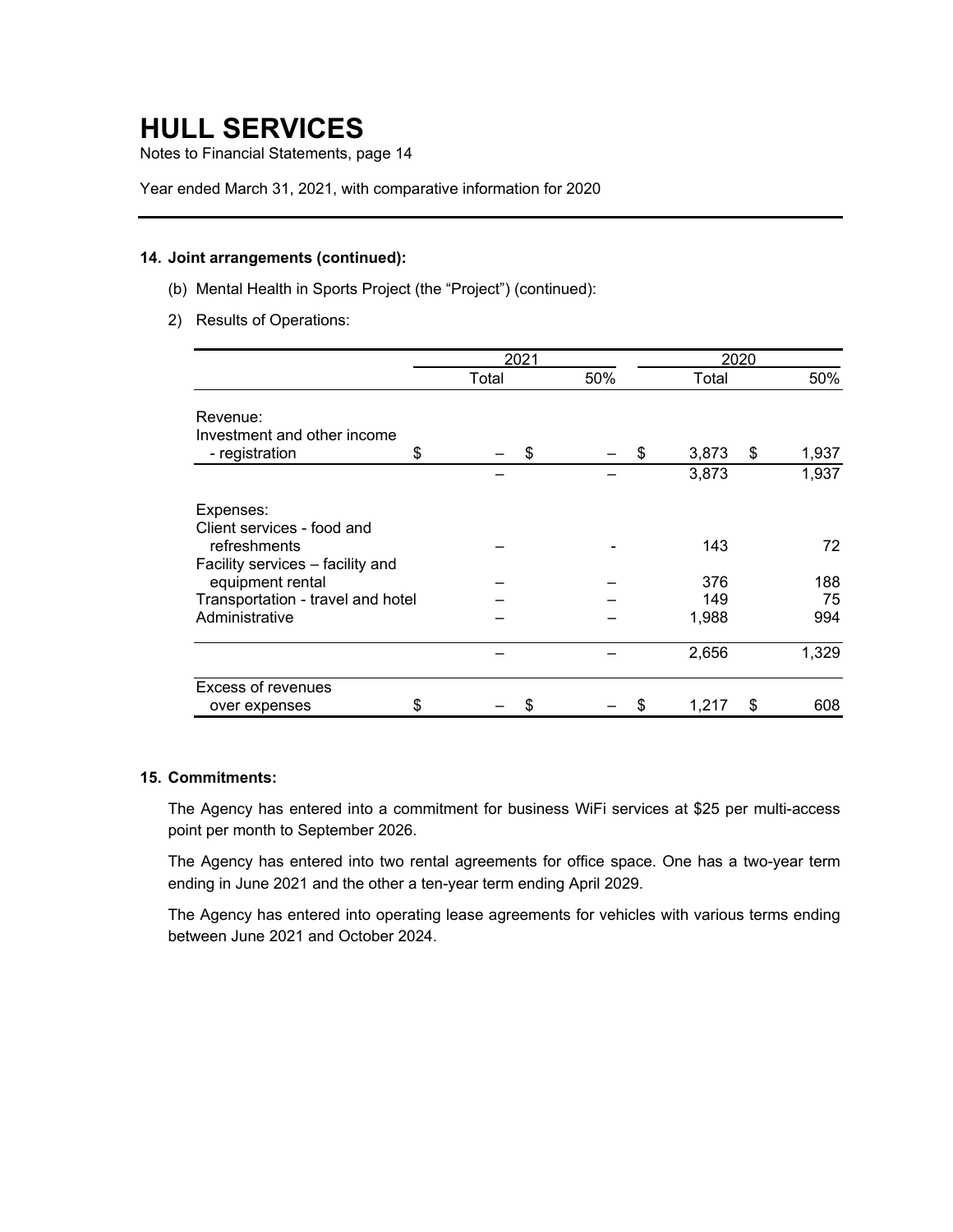Notes to Financial Statements, page 15

Year ended March 31, 2021, with comparative information for 2020

#### **15. Commitments (continued):**

The total estimated dollar value of the remaining commitment is as follows:

| 2021-2022  | 204,927<br>\$ |
|------------|---------------|
| 2022-2023  | 179,458       |
| 2023-2024  | 156,577       |
| 2024-2025  | 160,834       |
| 2025-2026  | 122,766       |
| Thereafter | 276,130       |
|            |               |
|            | \$1,100,692   |

### **16. Accounts payable and accrued liabilities:**

Included in accounts payable and accrued liabilities are government remittances payable of \$509,122 (2020 - \$437,271) which relates to payroll remittances and goods and services tax payable of \$263 (2020 - \$139).

### **17. Financial instruments and related risks:**

(a) Liquidity risk:

Liquidity risk is the risk that the Agency will be unable to fulfill its obligations on a timely basis or at a reasonable cost. The Agency manages its liquidity risk by monitoring its operating requirements. The Agency prepares budget and cash forecasts to ensure it has sufficient funds to fulfill its obligations.

The Agency continues to use its capital assets and management has assessed no impairment that needs to be recognized on these assets at March 31, 2021. The Agency continues to manage liquidity risk by forecasting and assessing cash flow requirements on an ongoing basis.